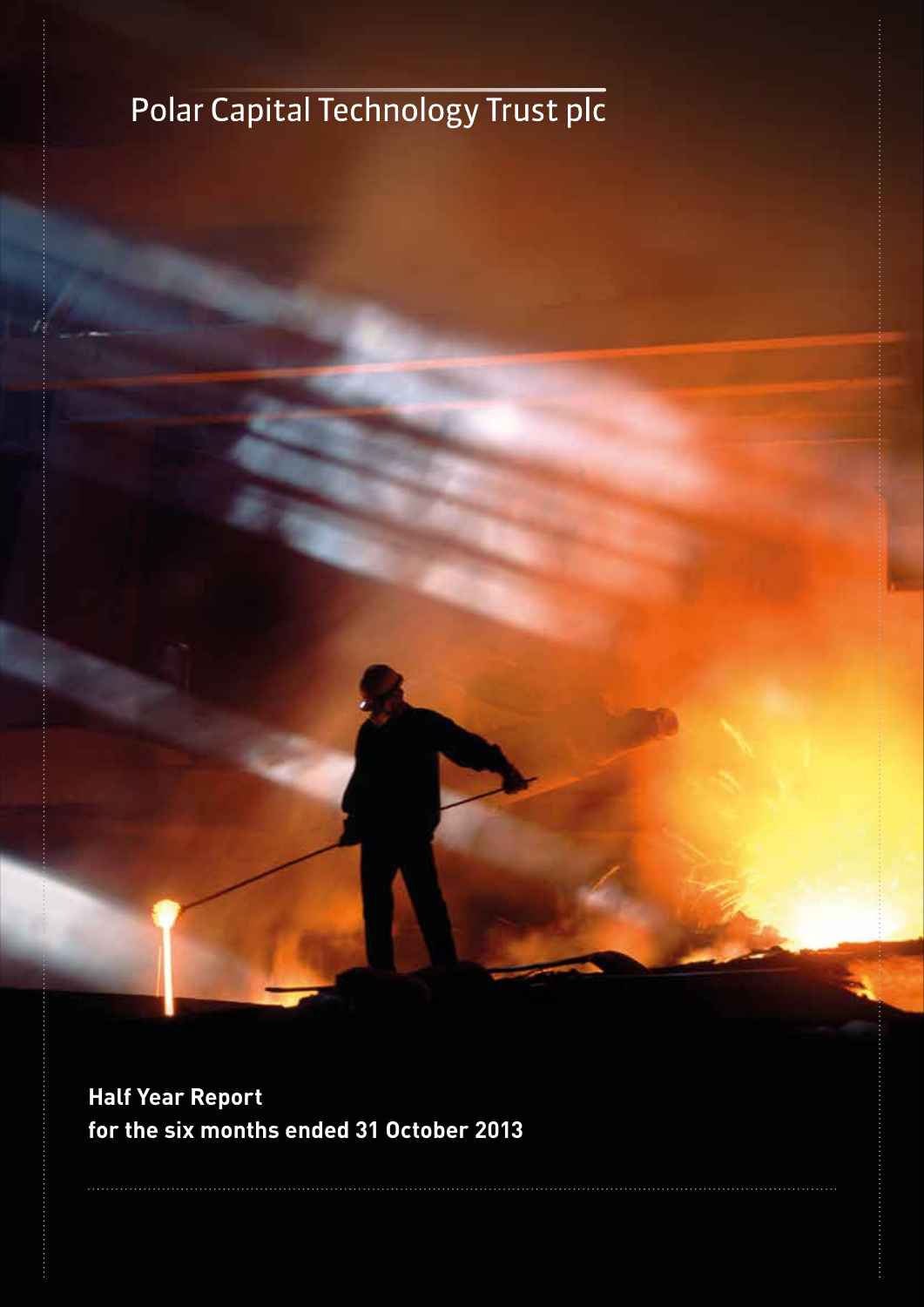# Polar Capital Technology Trust plc



# **Company**

and key data



#### **Manager's Report and Portfolio Analysis**

- 03 Manager's Report
- 09 Portfolio Review
- 18 Statement of Directors' Responsibilities and Corporate matters



#### **Objective**

The investment objective is to maximise long-term capital growth through investing in a diversified portfolio of technology companies around the world.

#### Investment Approach

Stocks are selected for their potential shareholder returns, not on the basis of technology for its own sake. The Investment Manager believes in rigorous fundamental analysis and focuses on:

- management quality
- the identification of new growth markets
- the globalisation of major technology trends
- exploiting international valuation anomalies and sector volatility.

# **THE NEW CYCLE FORGES AHEAD: Extracting value in the big data era**

Please see the current annual report for the article on big data

Photo: Open pit gold mine/Cover Photo: Foundry process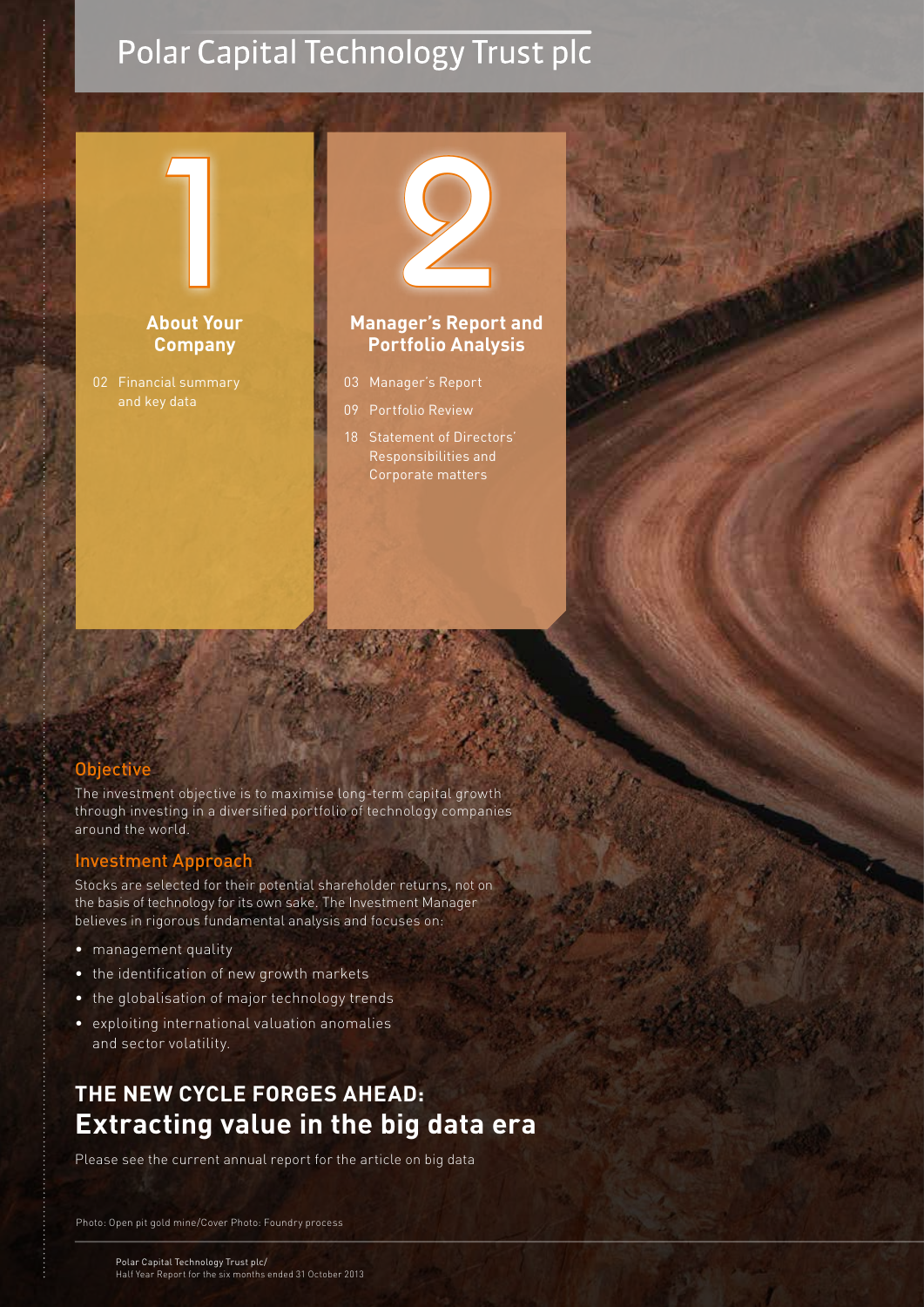# 3 **Financial**

# **Statements**

- 19 Statement of Comprehensive Income
- 20 Balance Sheet
- 21 Statement of Changes in Equity
- 22 Cash Flow Statement
- 23 Notes to the Financial **Statements**

# 4

#### **Shareholder Information**

- 25 Shareholder information
- 25 Subscription Shares
- 26 Warnings to Shareholders
- 27 Profile
- 28 Contacts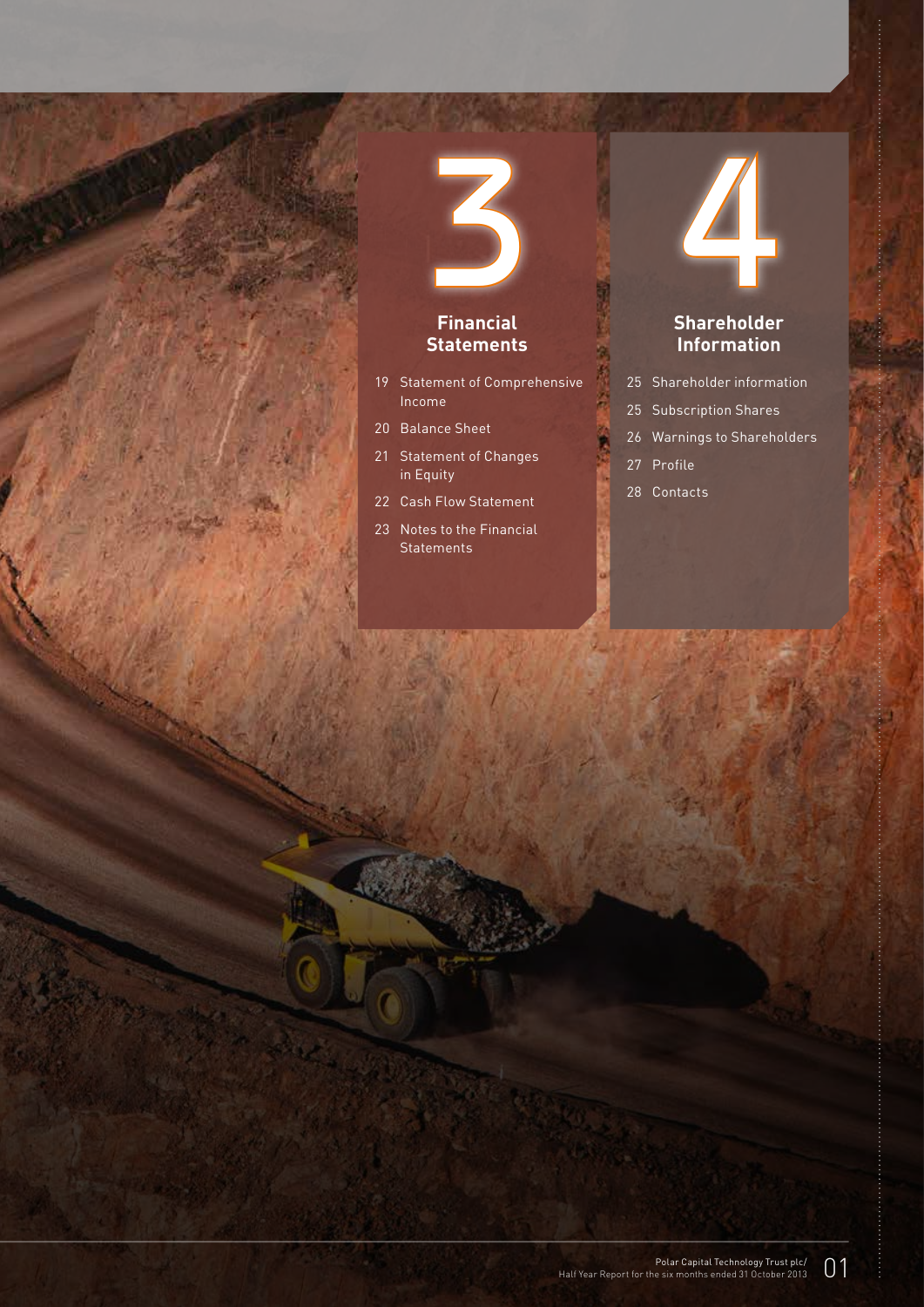# **Financial Summary and Key Data**

|                                                        | (Unaudited)<br>As at<br>31 October 2013 | (Audited)<br>As at<br>30 April 2013 | Movement<br>$\frac{0}{0}$ |
|--------------------------------------------------------|-----------------------------------------|-------------------------------------|---------------------------|
| Total net assets                                       | £597,218,000                            | £528,845,000                        | 12.9                      |
| Net assets per ordinary share (undiluted) <sup>1</sup> | 464.27p                                 | 412.41p                             | 12.6                      |
| Ordinary shares in issue                               | 128,635,845                             | 128,231,742                         | 0.3                       |
| Price per ordinary share                               | 466.50p                                 | 398.50p                             | 17.1                      |
|                                                        |                                         |                                     |                           |
| Subscription shares in issue                           | 24,770,357                              | 24,774,460                          | 0.0                       |
| Price per subscription share                           | 14.50 <sub>p</sub>                      | 7.88p                               | 84.0                      |

1 There was no diluted NAV per share on the above dates as the subscription share conversion price of 478p was above the NAV of the ordinary shares.

| Exchange rates    | As at<br>31 October 2013 | As at<br>30 April 2013 |
|-------------------|--------------------------|------------------------|
| US\$ to £         | 1.6066                   | 1.5564                 |
| Japanese Yen to £ | 157.62                   | 151.61                 |
| Euro to £         | 1.1818                   | 1.1805                 |

|                                                                                             | For the six months to<br>31 October 2013 |                                  |  |
|---------------------------------------------------------------------------------------------|------------------------------------------|----------------------------------|--|
| <b>Benchmark Change</b>                                                                     | Local<br>currency<br>$\%$                | <b>Sterling</b><br>adjusted<br>% |  |
| Dow Jones World Technology Total Return Index<br>in Sterling adjusted for withholding taxes | 12.4                                     | 8.9                              |  |
| Other Indices                                                                               |                                          |                                  |  |
| FTSE World                                                                                  |                                          | 6.0                              |  |
| FTSE All-share                                                                              |                                          | 7.7                              |  |
| S&P 500 composite                                                                           | 11.1                                     | 7.7                              |  |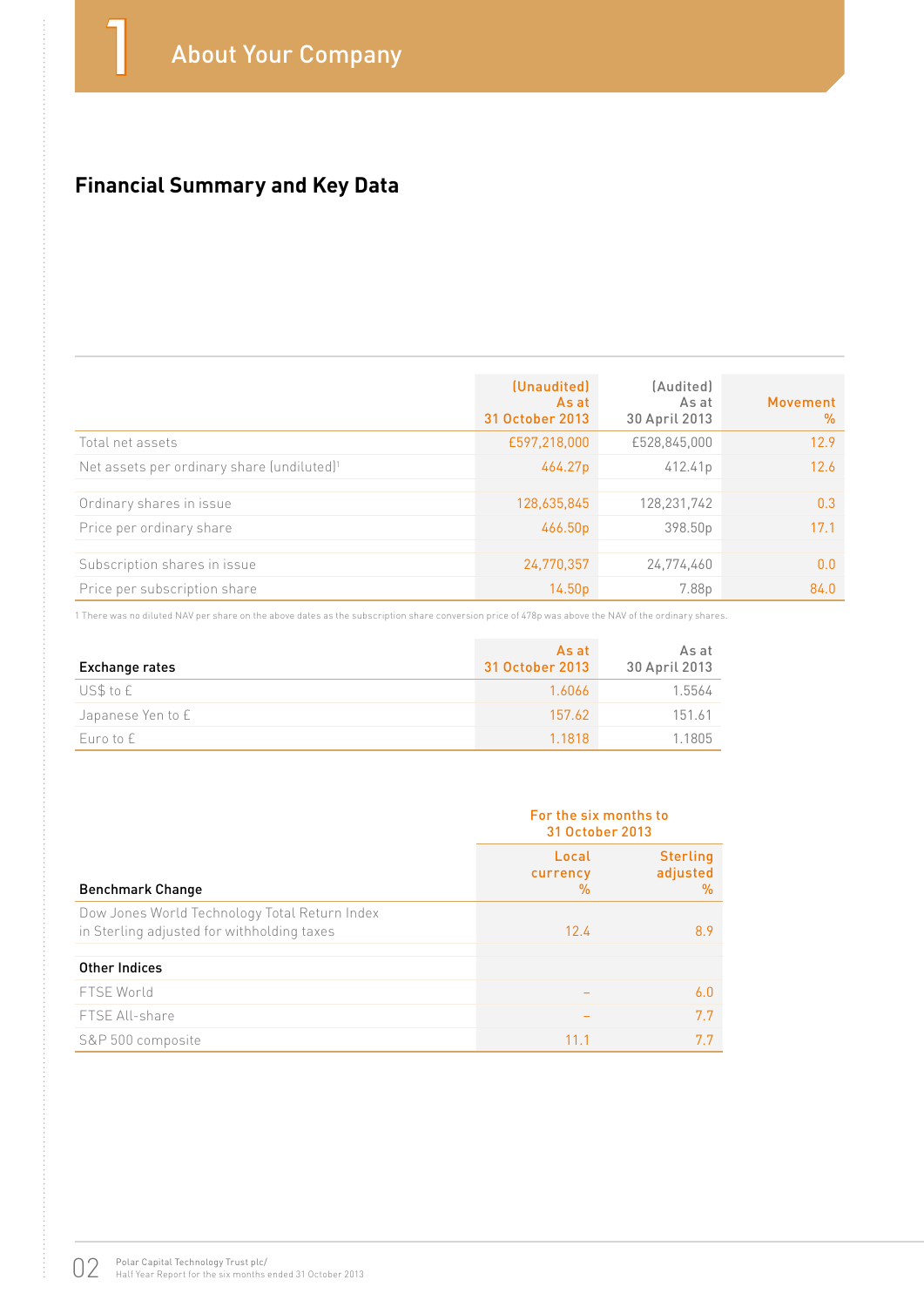#### **Investment Manager's Report**

#### Market review

The half-year to 31 October 2013 saw equity markets add to their gains as improved risk appetite and PE expansion outweighed downward revisions to global growth, the FTSE World index rising 6.0% in sterling terms. Overall returns were reduced by sterling's strength, the currency gaining 3.2% and 4.0% against the US Dollar and Japanese Yen respectively as the UK economy enjoyed one of the largest positive revisions to growth forecasts during the half-year. Developed markets performed well with European and US equities rising 8.4% and 6.5% in sterling terms respectively while Japan consolidated its first quarter gains, falling 1.6% over the half year. In contrast, emerging markets struggled as sharply higher sovereign rates in the US (ten year US Treasury yields rising from 1.68% to 2.54%) driven by fear of earlier-than-expected tapering (the process of reducing the magnitude of Quantitive Easing "QE") led to tighter monetary conditions, adverse financial fund flows and significant downward growth revisions. Although Asia ex Japan fell a modest 2.3% during the period, there was considerably more pain felt by individual markets such as Brazil (-10.8%) and India (-10.2%).

The potential for earlier than expected tapering of asset purchases dictated market action over the half year, with the interim period commencing on a strong note amid positive economic data and speculation that tapering might occur as early as the autumn. This led to a pronounced rotation from bonds into equities as ten year US Treasury yields rose from 1.68% to 2.16% in May while the S&P 500 closed the month at an all-time high. Despite The Federal Reserve's ("Fed") insistence that timing would remain data dependent, the fear of early tapering saw ten year US Treasury yields rise to C.3% by early September, long before which higher rates and weaker economic trends in China had begun to take their toll on emerging equities, currencies and other QE3 beneficiaries. Developed equity markets made little overall progress during the summer as dovish Federal Reserve commentary that lifted stocks during July, was offset by profit taking in August due to renewed tapering fear following strong US and Eurozone data, together with escalation in the Syrian conflict and the alleged

use of chemical weapons. Developed markets recovered their poise once the risk of a decisive response in Syria was ameliorated following PM Cameron's defeat in the House of Commons and President Obama's decision to seek approval first from Congress. Unfortunately, the same could not be said for emerging markets where tighter monetary conditions began to be more keenly felt in India and Brazil while Indonesia was forced to raise interest rates.

Markets rallied sharply during the final months of our half year following the Fed's decision not to commence tapering (as had been widely anticipated) at their September meeting. This surprising development saw equity markets rise sharply in September, although gains were essentially offset by US Dollar weakness, the Dollar losing more than 4% of its value versus sterling and more than 2% on a trade-weighted basis during the month. US sovereign yields also fell sharply following the Fed's (non) tapering decision and their lowering of US growth forecasts due to tighter financial conditions and fiscal uncertainty, a reference to on-going Congressional budget and debt ceiling negotiations. This uncertainty stepped up a gear in October as failure to reach an agreement resulted in a partial US federal government shutdown, raising the (unlikely) spectre of a US default. However, sanity prevailed with agreement reached ahead of the October deadline, policymakers once again 'kicking the can' into 2014. This positive development saw markets rally convincingly into period end, further supported by President Obama's nomination of the dovish Janet Yellen as successor to Ben Bernanke once his term as Fed Chairman expires in January.

#### Technology review

Technology shares recaptured some lost ground during the half year as rising bond yields drove a rotation away from defensives while Apple rebounded from lows, the Dow Jones World Technology index rising 8.9% in sterling terms. Although some of the sector's outperformance was 'passive' (reflecting the outperformance of developed markets) the second-quarter earnings season proved less tricky than feared. However, weaker reports and/ or guidance from incumbents including Cisco, IBM and Oracle were supportive of our view that the new cycle had become more pernicious.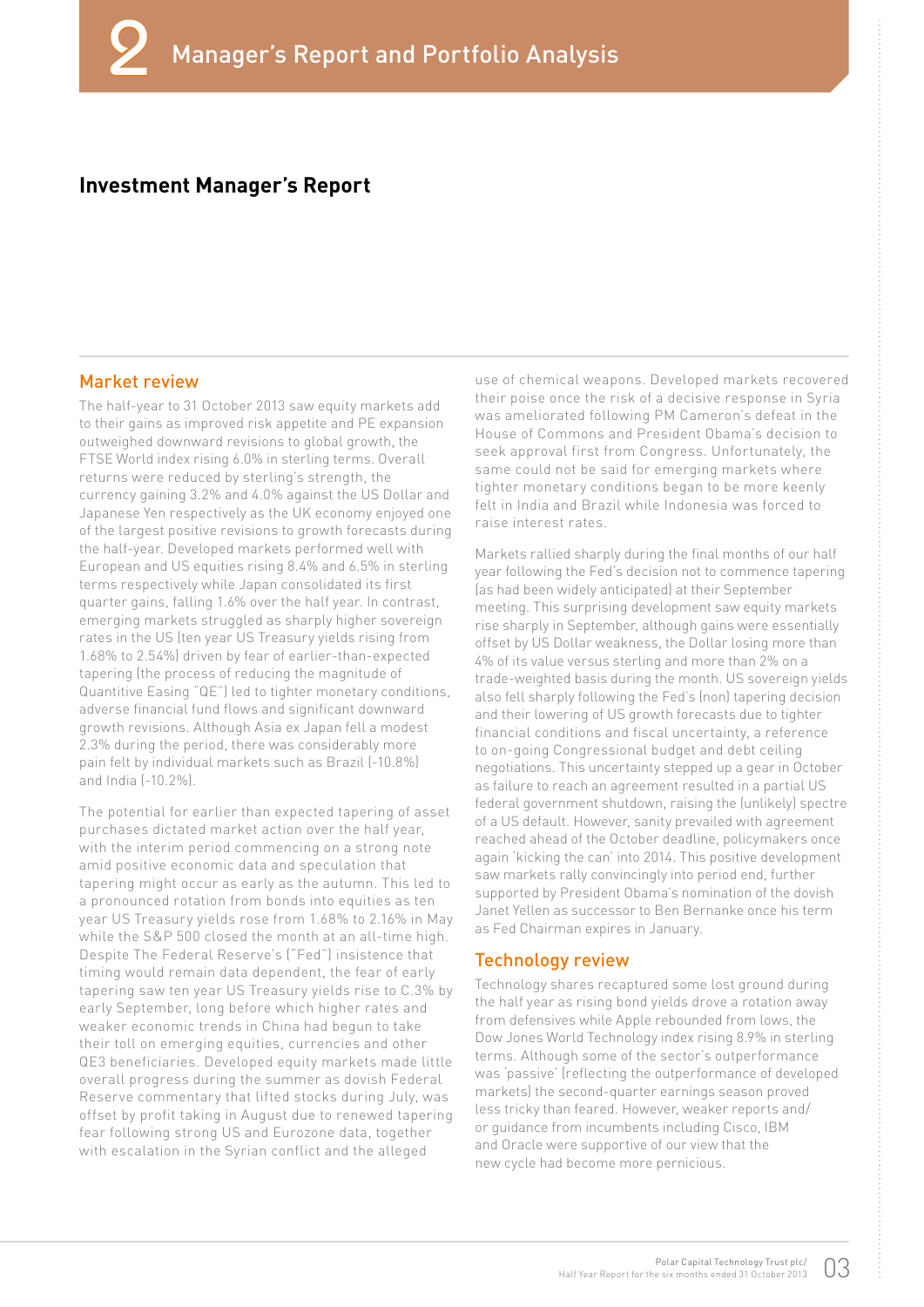#### **Investment Manager's Report**

continued

Networking stocks were among the strongest performers in Q2, driven by better than expected capex announcements at AT&T (although these gains were largely reversed during the following quarter as carrier spending waned). There was better news too in the besieged PC market where year over year unit declines abated to 'just' -8% by Q3, an improvement from the first quarter nadir of -14%, which benefited a number of PC-related stocks including Hewlett Packard, Intel and Microsoft. In addition, Microsoft was boosted by the unexpected news that CEO Steve Ballmer would retire within a year, leading to speculation of more aggressive cash return. However, this enthusiasm waned somewhat following the company's \$7.3bn acquisition of Nokia's handset business, a defensive move in our view.

The acquisition of Nokia's handset business was one of a number of significant smartphone-related developments that took place during the half year. As we had previously cautioned, elevated smartphone penetration (estimated to have reached 55% as at the end of the third-quarter) began to manifest itself in the form of slower unit growth and weaker pricing. This dynamic caught up with a number of stocks that had hitherto avoided the smartphone-related downdraft including Samsung (disappointing demand for its flagship Galaxy 4S) and key suppliers ARM and Qualcomm. However, their fortunes were all vastly superior to most of the smartphone supply chain that had to contend with inventory adjustments (ahead of the new iPhone release) and adverse pricing. Second tier handset makers were among the hardest hit, with both HTC and Blackberry looking increasingly marginal, the latter putting itself up for sale only for that process to collapse. However, Apple managed to navigate well through the morass as iPhone sales held up in Q2 while third-quarter guidance implied gross margin stabilisation. The stock received a further boost in August ahead of its iPhone refresh as activist investor Carl Icahn revealed he had taken a position. Although there was some initial disappointment at the pricing of the new low-end phone (the '5c') resulting in significantly reduced unit forecasts, Apple's share price recovered once strong opening weekend sales and thirdquarter earnings were announced.

While smartphone plays (ex. Apple) were among the poorest performers, increasing mobile usage drove Internet stocks, with stellar second-quarter numbers

from Facebook (mobile advertising increasing 76% sequentially) and LinkedIn (mobile page views rising 69% over the same period) propelling social media stocks. Search companies Google and Yahoo also performed well, the latter driven by the strong performance (and hopes of an impending IPO) of Alibaba, China's largest ecommerce company in which Yahoo holds a significant stake. The Facebook renaissance, together with prospects of an Alibaba IPO resulted in a subsector re-rating that materially contributed to returns. While the third quarter earnings season was once again mixed (US Federal budget uncertainty and China weakness acting as headwinds) most of our next-generation stocks posted results ahead of expectations in contrast to a number of incumbent vendors who stumbled, including EMC, IBM and (post period end) Cisco. In addition to this divergence of fortunes, our new cycle thesis was also buttressed by a strong IPO market, which saw some exciting debuts (albeit often at valuations that substantially captured future upside) while the Cloud continued to gain momentum following Adobe's decision to shift entirely to a software-as-a-service (SaaS) model and Amazon.com being awarded a \$600m cloud infrastructure deal by the CIA, beating out IBM for the contract. M&A activity also appeared to confirm our thesis as two of our next-generation holdings were acquired, while Applied Materials' \$29bn merger with Tokyo Electron looked the most promising transaction, the US semiconductor equipment vendor scooping up its Japanese rival for a modest 5% premium.

#### Portfolio performance

Our relative performance came in ahead of our benchmark, with the net asset value per share rising 12.6% during the half year versus an 8.9% increase for the sterling adjusted benchmark. The most significant positive contributor to performance over the period was generated by our overweight Internet exposure/strong individual performances from the likes of Amazon.com, Facebook, TripAdvisor and Yelp. Small-cap outperformance was also a key contributor as they outperformed their larger peers by more than 10%, as measured by the Russell 2000 and 1000 technology indices respectively. Our research team has unearthed some promising new holdings in Japan which has also assisted our performance. Our significant underweight position in IBM also added materially to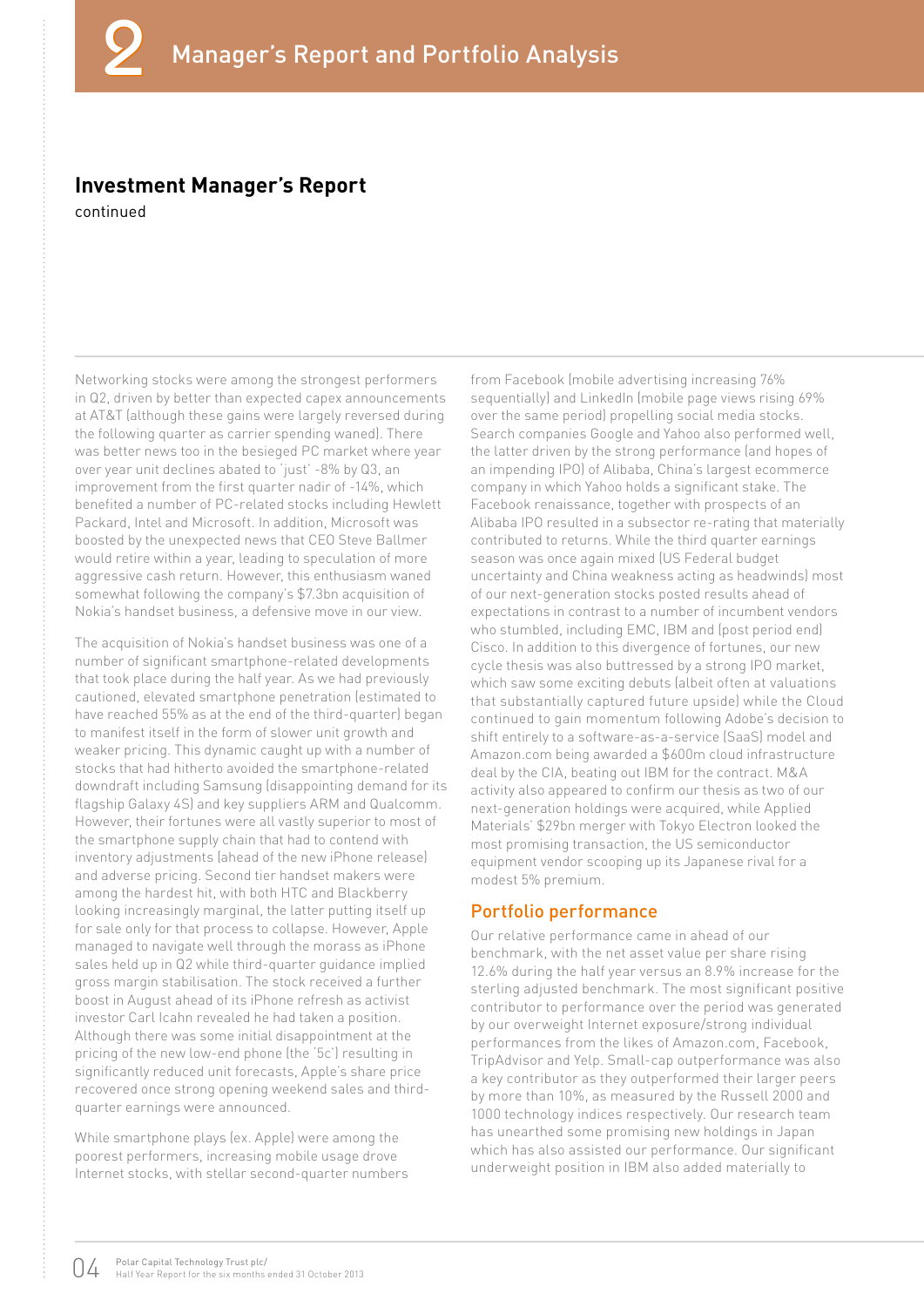relative performance, as did M&A activity that saw two of our positions – ExactTarget and Sourcefire – acquired during the period at healthy premiums. In terms of negatives, relative under-performance was generated by our decision to retain some liquidity, a zero weighting in Nokia and an underweight position in Apple (which outperformed during the period).

#### Market outlook

Six years post the collapse of Lehman Brothers and after trillions of dollars of intervention, the global economic recovery remains fragile with growth expectations for 2013 having drifted by C.0.3–0.4% since the end of April. While sub-trend growth is the norm during periods of fiscal consolidation and deleveraging, weaker trends have recently emanated not from advanced economies but from developing ones where a reversal in capital flows has resulted in an appreciable tightening of financial conditions and slower growth. Although EM growth has already decelerated by 3% from 2010 levels we do not anticipate a significant near-term improvement (beyond some additional post FOMC 'glow)' as tapering is likely to become a reality in 2014 while (to us) China's lower growth trajectory (7%+) appears permanent, its new leadership focusing on 'sustainable growth' and structural reform, a view seemingly shared by commodity markets that (adjusted for the weaker US Dollar) are trading at two year lows. Slower China growth (with the risk of further downward reset to expectations at the annual parliament in March) is likely to reverberate across the rest of Asia while limiting growth in India and Brazil to less than 4% and 3% respectively this year.

In contrast, advanced economies have continued to 'muddle through' in line with expectations with upward revisions to growth in the UK (+0.7%) and Japan (+0.4%) helping to offset lower US growth forecasts. However, excluding the impact of fiscal tightening (estimated to be a 2.5% headwind to growth in 2013), the US economy is performing well, aided by improving labour and housing markets although higher longer-term rates and political uncertainty appears to have slowed progress more recently. Europe has also proved resilient with business

confidence recovering in the core and stabilising in the periphery. All things being equal, growth should reaccelerate in both the US and Europe next year as the impact of fiscal tightening diminishes from 2.5%/1% of GDP respectively this year to just 0.75%/0.5% in 2014. Japan also appears in relatively good shape, despite current concerns over reforms and the impact of sales taxes, which we suspect will be overwhelmed by intervention (that has already boosted GDP by C.1% this year) necessary to satisfy the Bank of Japan's 2% inflation target.

Given that global growth is likely to remain in "low gear" and with inflation remaining benign in the developed world (due to significant output gaps, slack labour markets and lower commodity prices) the remarkable alignment of interest between policymakers and investors that has formed the basis of our constructive view on equity markets looks likely to persist. This confluence of interests should continue to take the form of extraordinarily accommodative monetary policy (regardless of when tapering officially commences) with the first US rate hike not anticipated before 2016. Furthermore, we expect policymakers to remain alert to potential setbacks given their sensitivity to downside risk and/or deflation, which should all but guarantee that worst case outcomes will continue to be avoided. It is even possible that to offset the negative impact of tapering, the Fed may reduce the unemployment threshold to 6% further pushing out the prospect of rate rises even in a strengthening economy. This unusual investment backdrop (where one of the tools used by policymakers to battle deflationary tendencies appears to be increasing household wealth via higher asset prices) has not been lost on investors who have begun to rotate more materially from bonds and cash into stocks. As a result, equity valuations have expanded modestly post our year-end with the S&P 500 now trading at 16.2x estimated forward earnings as compared to 14.6x in April.

Although we understand why investors are normally reticent to publicly embrace higher valuations we believe that PE expansion should be both anticipated and welcomed by investors early to a secular bull market.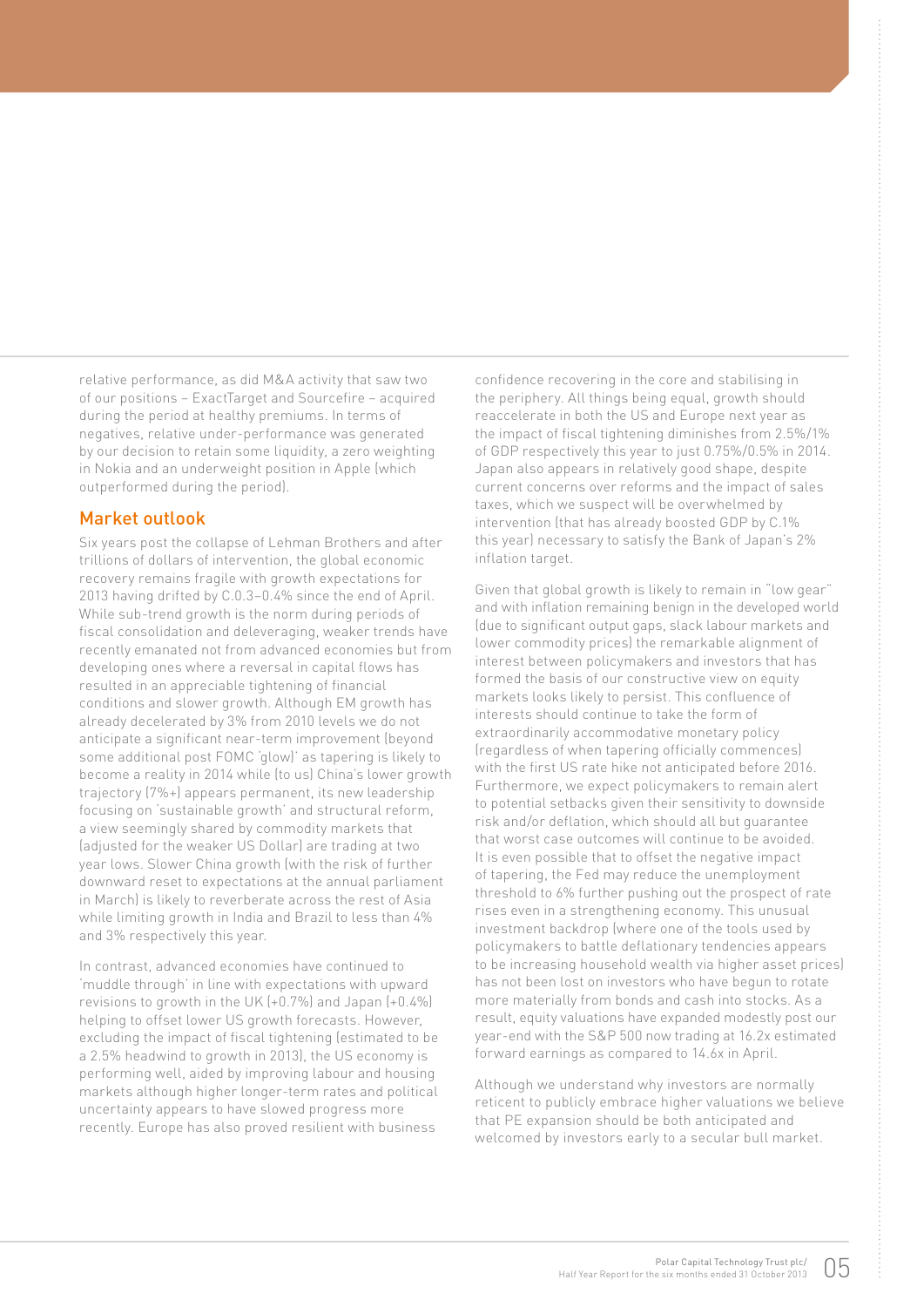#### **Investment Manager's Report**

continued

So far, the re-rating process looks measured with the median S&P 500 stock trading at a 20% premium to the fifty year average (20.3x and 16.7x forward earnings respectively), not unreasonable given the unusual investment backdrop and the fact that longer-term valuation measures are adulterated by the high inflation experiences of the 1970s and early 1980s. More importantly, equities remain attractively valued compared to most alternatives, particularly so versus cash where negative real returns appear all but guaranteed. As such, we anticipate positive flows to continue which should help sustain the recent upward drift in equity valuations. However, with markets at/above our 2013 targets and with a number of our indicators pointing to less favourable near term risk-reward, we have retained a little more liquidity than usual (C.5%) which we will look to invest should the market weaken or if the recent adverse rotation (from small cap/growth to large cap/value) continues.

#### Risk Factors

As well as the risks outlined above, there are a number of additional risks that investors should consider. These include political uncertainty in the US associated with unresolved budget/debt ceiling negotiations and slowing emerging market growth due to tighter financial conditions and adverse money flows that are already hindering progress in Brazil and India. A so-called 'hard landing' in China also represents a significant risk although this likely remains a 'tail outcome' given that modest inflation should continue to provide the Chinese leadership with significant monetary and fiscal firepower. As in previous years, geopolitical risk remains the most significant exogenous factor to consider, particularly in the Middle East following the so-called 'Arab Spring'. Although there are likely to be further 'flare-ups' in both Egypt and Syria, negotiations with Iran over their nuclear efforts are likely to retake centre stage given the growing risk of an Israeli pre-emptive strike.

#### Technology Outlook

Although headline valuations have expanded in line with the broader market, the technology sector continues to look attractive. Trading today at just C.1.0x the market

multiple (a level rarely breached to the downside), the sector remains well supported by its pristine aggregate balance sheet that we estimate represents C.10% of its current market capitalisation (although it is worth remembering a significant portion of this cash is held offshore and would be subject to a 'haircut' in the absence of a repatriation window). Faced with slowing growth, companies have also embarked on a more shareholder friendly course by committing to return more of their excess cash. This should help support valuations by attracting new generalist buyers who may already be drawn to a sector that has little to fear from a QE3 'unwind' (given its limited EM exposure and net cash position) and one that has empirically fared well during periods of rate tightening. This relationship between higher interest rates and technology outperformance reflects the sector's disproportionate exposure to corporate capital spending, which – over time – has tended to track business confidence. The remarkable amount of uncertainty (Eurozone travails, US budget/debt ceiling negotiations, new Chinese leadership, EM slowdown) that companies have had to consider must have contributed to depressed levels of spending. As such, it does not seem unreasonable that – as this uncertainty lifts – so too will overall technology spending.

Unfortunately, we think it unlikely that companies will feel confident enough to materially increase their capital spending plans given the fragility of the global economic recovery. In China – where spending has been surprisingly weak during the third-quarter – we do not know if this is a 'one-off' relating to the leadership transition (and exacerbated by a soft economy) or if it will prove more permanent, reflecting anti-US sentiment following curbs on Chinese vendors in the US and the NSA/Snowden revelations. Likewise, the 'uncertainty' that has held back spending in the US and Europe is unlikely to abate given the painful political decisions that will still need to be taken (delivering austerity) and the structural imbalances that remain largely unresolved. As such current forecasts for IT budget growth of 2.8% this year and 4% next (in constant currency) appear realistic, rather than conservative. Furthermore we continue to believe that any capex recovery is likely to prove muted due to the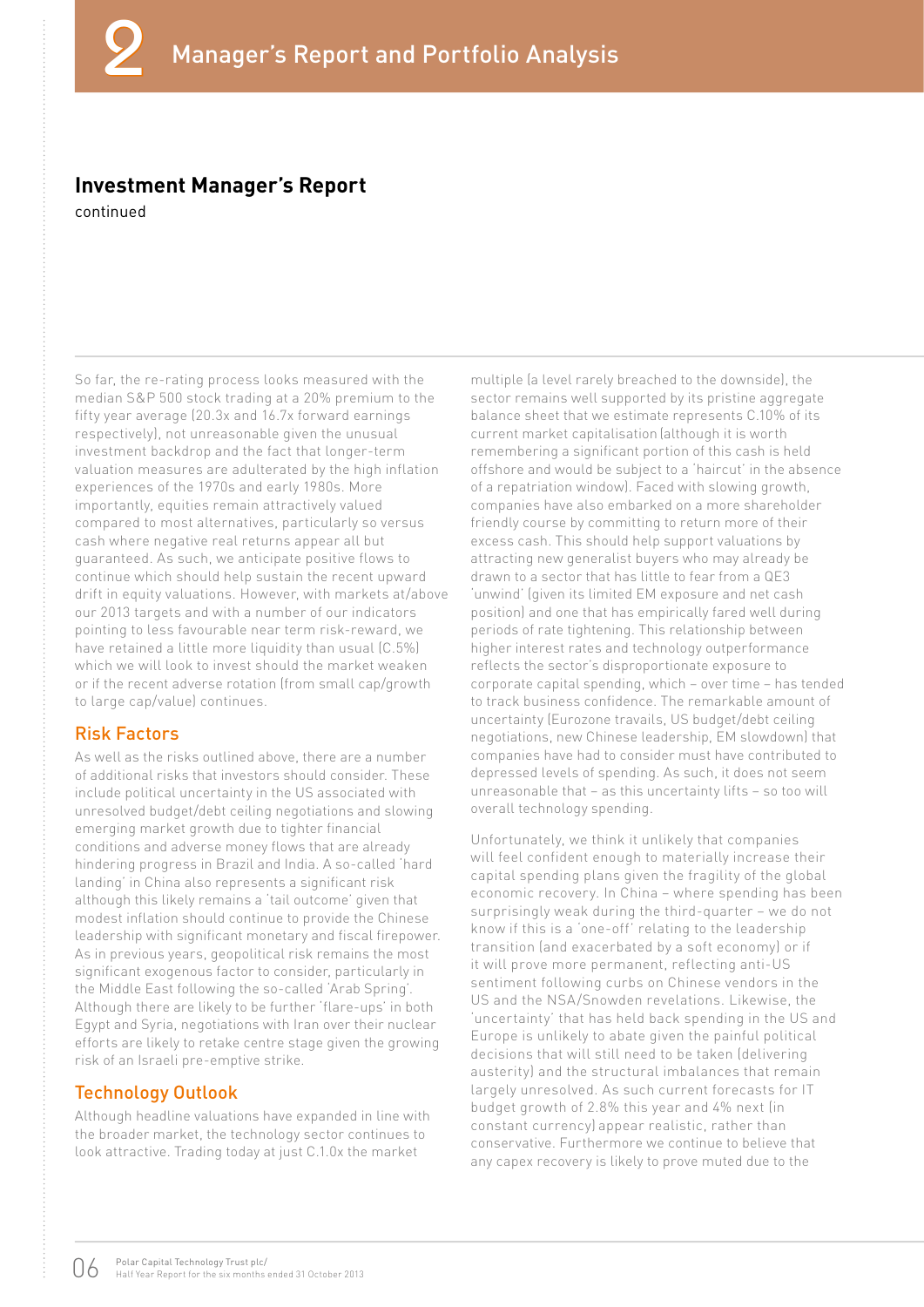deflationary impact of the new technology cycle that we believe is already contributing to lacklustre overall IT spending trends.

As we have previously articulated, muted budget growth is entirely at odds with IT demands that are increasing inexorably. This challenge is forcing IT buyers to reallocate budgets in favour of cheaper, disruptive alternatives, which is driving a bifurcation in corporate fortunes. As is the norm, these new technologies begin as complements but quickly become substitutes once they are perceived as 'good enough'. This process appears to have gathered pace over the half year with the Cloud rapidly becoming the defacto place to store and compute anything but the most mission critical or sensitive workloads. Likewise, smartphones and tablets that began as ancillary ways to access the Internet are quickly overtaking the PC as primary computing platforms, with non PC devices forecast to account for more than 50% of computing devices in the field by 2014. As workloads continue to shift away from the enterprise and the PC towards the Cloud and mobile devices, so a reallocation of sector profits will naturally occur, a process accelerated by the emergence of new tools and competitors with much to gain (and little to lose) from a new cycle.

The idea that the new cycle has entered a more pernicious phase was well supported by Q2 and Q3 earnings seasons that witnessed a number of well-run incumbents stumble badly (Accenture, Cisco, EMC, IBM and Oracle) with 'macroeconomic uncertainty' or 'execution issues' apparently to blame. In contrast, most next-generation vendors have continued to deliver ahead of expectations not withstanding the trickier economic backdrop. This apparent contradiction is not entirely unusual at new cycle inflection points when incumbents blame their travails on something within their control (sales execution) or beyond it (economy, uncertainty) but seldom acknowledge the impact of new, low cost alternatives. Instead companies begin what we categorise as a 'dishonest dialogue' with analysts and investors being unaware or unable to discuss the impact of new cycle deflation while at the same time accelerating their M&A efforts as they attempt to reinvent themselves with ever greater urgency. It is this dynamic that explains why M&A premiums remain at very healthy

levels while a number of legacy large-caps appear as cheap as they do.

In contrast, next generation technology valuations have continued to expand reflecting improved fundamentals, M&A premiums, and a growth scarcity within the sector. While there have been a number of high profile recent IPOs at valuations that appear to capture much of the future upside, we still believe our portfolio remains attractively valued. In part, this is because we have stuck to our valuation discipline recently exiting a number of stocks such as Concur, Netsuite and Yelp where growth remains enviable, but stock prices had exceeded our targets. We also continue to avoid a number of high profile stocks such as Fireeye, Tesla, Veeva and Workday where we struggle with valuations even though we are attracted to their exceptional growth profiles. However, the existence of a number of highly rated stocks is far from conclusive evidence of "another technology bubble" as some have recently argued. After all, high growth disruptive technology companies addressing large market opportunities rarely trade cheaply, particularly while they are investing for growth. As such we have always believed it appropriate to have a portion of the portfolio invested in genuinely disruptive stocks where we believe earnings estimates and/or addressable markets are likely to prove vastly conservative. Stocks that we currently own that epitomize this idea include Facebook, LinkedIn, Splunk and TripAdvisor – companies that in our view have the greatest probability of becoming significant index constituents of the future.

The idea that the new cycle was likely to become more pernicious drove our decision to move the portfolio further from its underlying benchmark. Previously we might have demonstrated this by charting our small-cap exposure but this is no longer a useful guide given that many of favourite next-generation names are large or even mega-caps. Instead it is better to consider how much of our portfolio is 'explainable' by the benchmark, a measure that would have been north of 70% some years ago but today is C.50%. While we anticipate moving yet further away from the benchmark, the timing/pace will depend on the fundamental performance of our remaining legacy holdings, and the valuation of next-generation assets.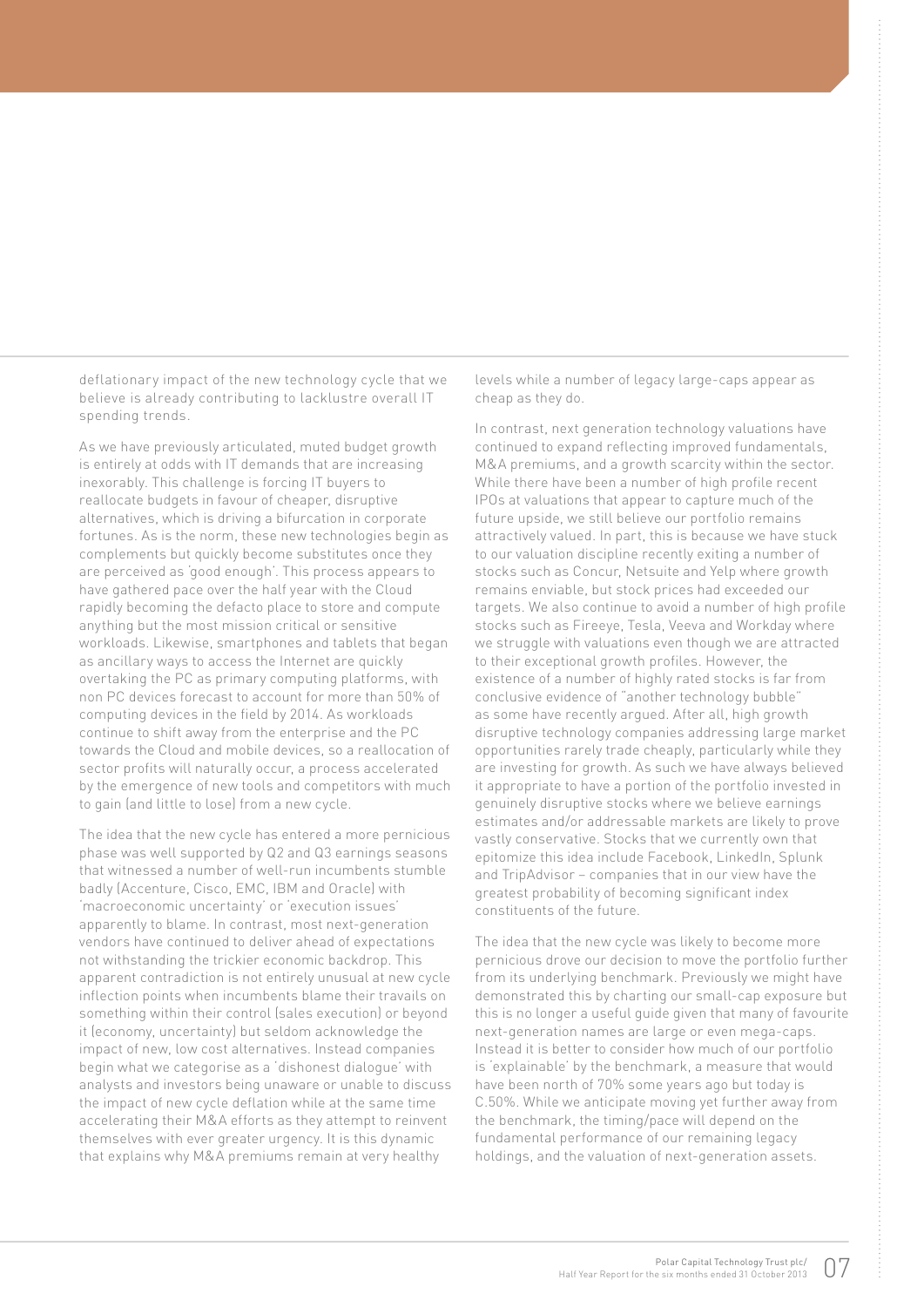#### **Investment Manager's Report**

continued

In terms of key themes, we continue to emphasize both 'Internet infrastructure' and 'broadband applications' within the portfolio, while we have redefined our third long-standing theme, 'mobile data' away from carrier capex and devices (particularly now that smartphone penetration has reached 55%) in favour of companies with disproportionate exposure to emerging market unit growth, 4G/LTE content, mobile payments or the shift towards 64bit processors.

Apple remains a genuine 'special situation', not least because it is simultaneously our largest holding at the date of this report and our second largest underweight position. Although we believe that Apple's best years of growth are behind it, the company appears to understand the pitfalls involved with chasing incremental growth, evidenced by the higher than expected price point of its 'low-end' handset. As such, Apple may yet defy the so-called 'innovator's dilemma' as it manages itself along the lines of other mass affluent brands such as Audi (cars) or Coach (handbags), a view well supported by the recent hire of the Burberry CEO. With C.1/3 of its current market cap in cash, and with downside scenarios based on deteriorating smartphone pricing looking less likely, we see more attractive risk-reward for Apple going forwards. In addition to our three core themes, there are a slew of additional themes that are represented within the portfolio including 'big data' (the focus of our most recent thought piece), security, 3D printing, and the Internet of Things (IoT), to name a few.

With stocks at or close to highs and with investor sentiment and implied volatility measures at somewhat extended levels, markets may pause to consolidate their recent gains, particularly given that the US debt ceiling and budget decisions remain unresolved. We are also cognizant that the mean reversion trade – which has dragged on small caps and our relative performance during October and November – may continue to play out, particularly if markets drift lower. However, based on previous periods of small-cap underperformance, the current bout of profit taking may already be C.50% complete. Should investors continue to lock in gains ahead of the calendar year end, this is likely to provide an attractive re-entry point for our 'new cycle' thesis because although share prices may mean revert near-term, company fundamentals are likely to continue to diverge.

#### Ben Rogoff

9 December 2013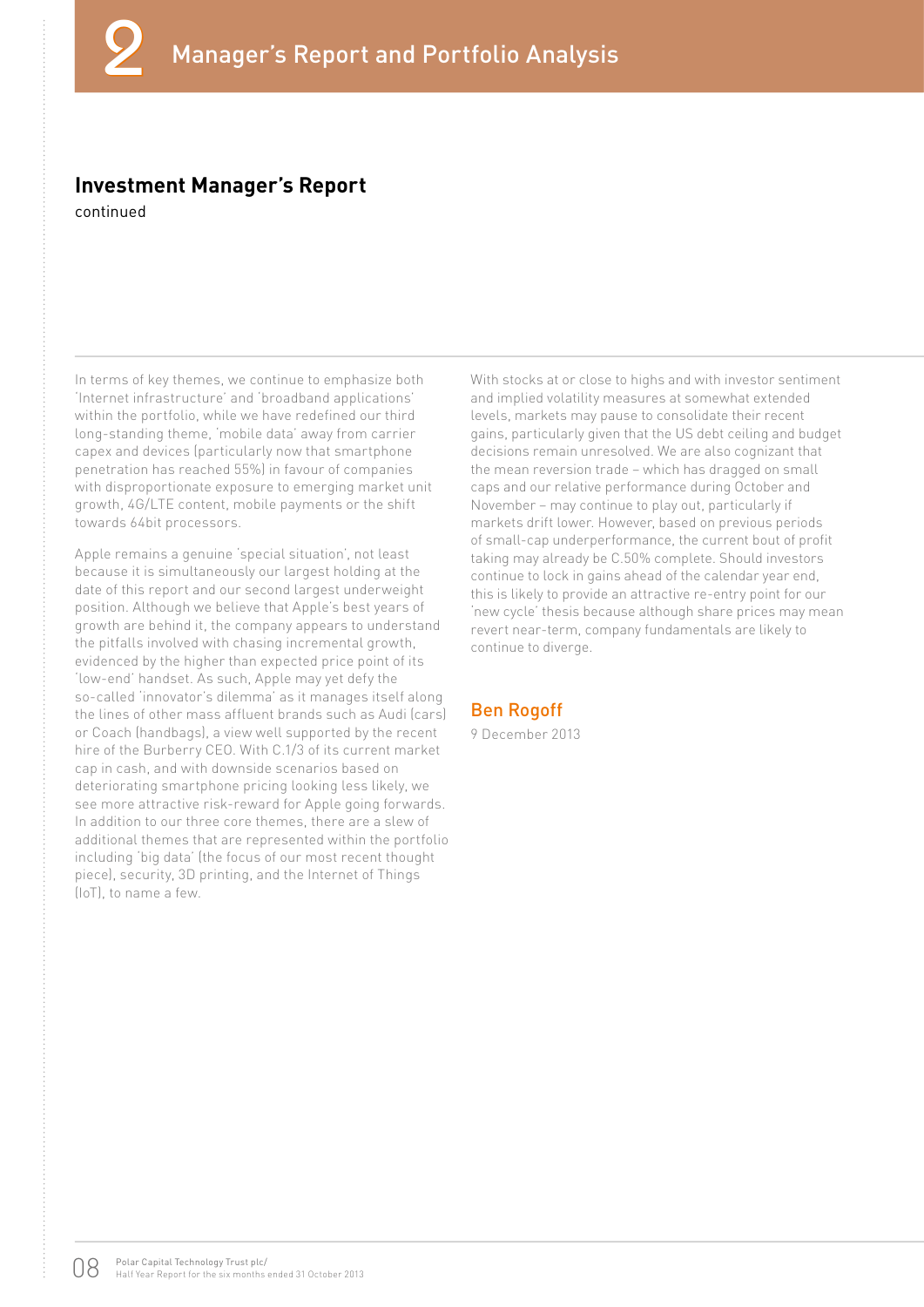#### **Portfolio review**

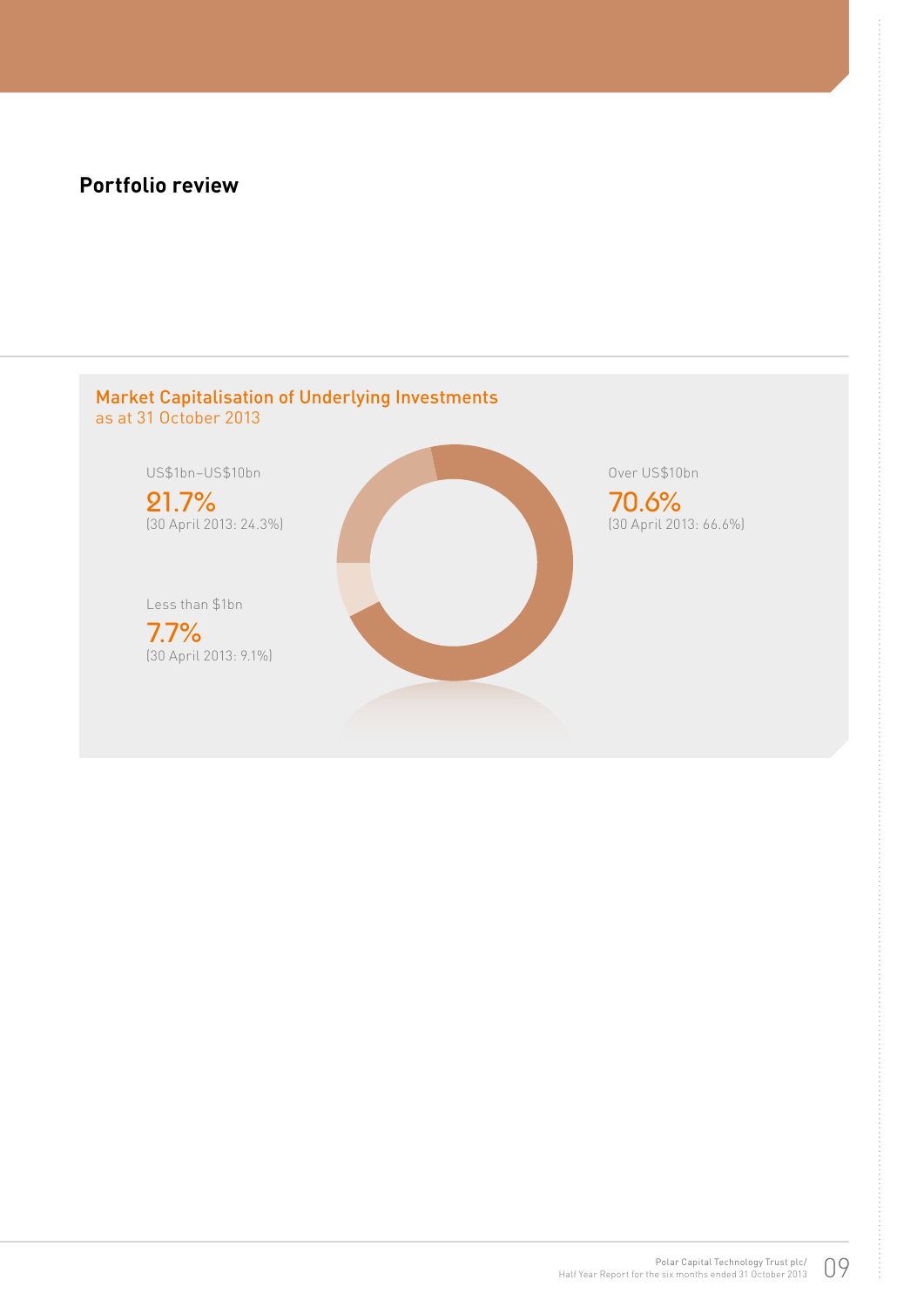#### **Portfolio review** continued

#### \*Classification of Investments as at 31 October 2013

|                                               |                                   |                          |                                    | <b>Total</b>                               |                                            |
|-----------------------------------------------|-----------------------------------|--------------------------|------------------------------------|--------------------------------------------|--------------------------------------------|
|                                               | North<br>America<br>$\frac{0}{0}$ | Europe<br>$\frac{0}{n}$  | Asia &<br>Pacific<br>$\frac{0}{n}$ | <b>Total</b><br>31 October<br>2013<br>$\%$ | Total<br>30 April<br>2013<br>$\frac{0}{0}$ |
| Semiconductors & Equipment                    | 10.7                              | 2.7                      | 7.9                                | 21.3                                       | 22.1                                       |
| Internet Software & Services                  | 14.8                              | 0.5                      | 3.6                                | 18.9                                       | 14.9                                       |
| Software                                      | 14.6                              | 2.0                      | 1.9                                | 18.5                                       | 21.6                                       |
| Computer & Peripherals                        | 8.9                               | 1.4                      | 0.2                                | 10.5                                       | 10.9                                       |
| <b>Communications Equipment</b>               | 7.3                               | 1.2                      | 0.5                                | 9.0                                        | 10.1                                       |
| Electronic Equipment                          | 1.8                               | 0.3                      | 2.5                                | 4.6                                        | 3.6                                        |
| Internet & Catalog Retail                     | 3.6                               | $\overline{\phantom{a}}$ | 0.3                                | 3.9                                        | 2.2                                        |
| <b>IT Services</b>                            | 3.2                               | 0.3                      | $\overline{\phantom{0}}$           | 3.5                                        | 5.1                                        |
| Health Care Technology                        | 1.3                               | $\overline{\phantom{0}}$ | $\overline{\phantom{0}}$           | 1.3                                        | 0.7                                        |
| Machinery                                     | $\overline{\phantom{0}}$          | 0.4                      | 0.5                                | 0.9                                        | 0.6                                        |
| Other                                         | $\overline{\phantom{0}}$          | 0.8                      | $\overline{\phantom{0}}$           | 0.8                                        | 1.0                                        |
| Chemicals                                     | 0.4                               | $\overline{\phantom{0}}$ | 0.4                                | 0.8                                        | 2.0                                        |
| Media                                         |                                   | $\overline{\phantom{0}}$ | 0.6                                | 0.6                                        |                                            |
| Household Durables                            | 0.6                               | $\overline{\phantom{0}}$ | $\overline{\phantom{0}}$           | 0.6                                        | 0.4                                        |
| <b>Commercial Services &amp; Supplies</b>     | 0.3                               | $\overline{\phantom{0}}$ | $\overline{\phantom{a}}$           | 0.3                                        | 0.5                                        |
| Life Sciences Tools & Services                | 0.1                               |                          | $\overline{\phantom{a}}$           | 0.1                                        | $\overline{\phantom{0}}$                   |
| Health Care Equipment & Supplies              | $\overline{\phantom{0}}$          | $\overline{\phantom{0}}$ | $\overline{\phantom{0}}$           |                                            | 0.5                                        |
| Aerospace & Defense                           | $\frac{1}{2}$                     | $\overline{\phantom{0}}$ | $\overline{\phantom{0}}$           | $\equiv$                                   | 0.2                                        |
| Total investments                             | 67.6                              | 9.6                      | 18.4                               | 95.6                                       | 96.4                                       |
| Other net assets (excluding loans)            | 3.1                               | 0.4                      | 5.0                                | 8.5                                        | 7.3                                        |
| Loans                                         | (1.3)                             |                          | (2.8)                              | (4.1)                                      | (3.7)                                      |
| Grand total (net assets of £597,218,000)      | 69.4                              | 10.0                     | 20.6                               | 100.0                                      |                                            |
| At 30 April 2013 (net assets of £528,845,000) | 71.0                              | 10.4                     | 18.6                               | $\overline{\phantom{0}}$                   | 100.0                                      |

\*Classifications derived from benchmark index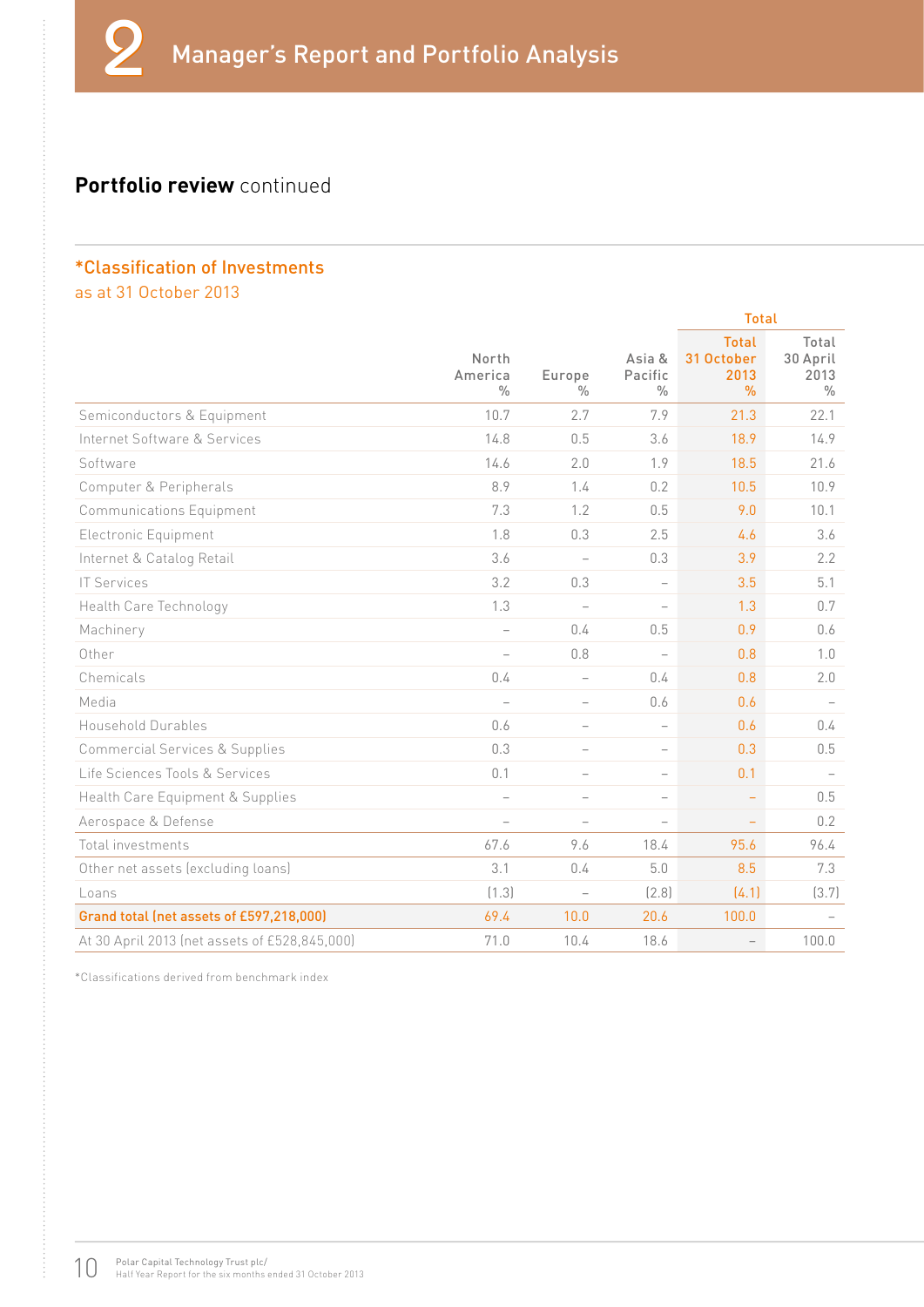

#### **Portfolio review** Equity Investments at 31 October 2013 / North America

|                                                                                                                                                                                                                                                                                                                                                                                                                                                                                                                                                                                      | <b>Value of holding</b>     |                           | % of net assets    |                  |
|--------------------------------------------------------------------------------------------------------------------------------------------------------------------------------------------------------------------------------------------------------------------------------------------------------------------------------------------------------------------------------------------------------------------------------------------------------------------------------------------------------------------------------------------------------------------------------------|-----------------------------|---------------------------|--------------------|------------------|
|                                                                                                                                                                                                                                                                                                                                                                                                                                                                                                                                                                                      | 31 October<br>2013<br>£'000 | 30 April<br>2013<br>£'000 | 31 October<br>2013 | 30 April<br>2013 |
| Google                                                                                                                                                                                                                                                                                                                                                                                                                                                                                                                                                                               | 43,267                      | 38,476                    | 7.2                | 7.3              |
| Google is the dominant provider of Internet search and online advertising, web applications and tools. The company operates a<br>leading index of web sites and media content and offers an auction based advertising platform. By helping content owners to find<br>customers efficiently online, Google remains a critical element in the growth of Internet advertising and e-commerce. Google's<br>Android (mobile OS) combined with Chrome (browser) and Google maps (local search) have enabled it to maintain its market<br>leadership during the mobile Internet transition. |                             |                           |                    |                  |
| Apple                                                                                                                                                                                                                                                                                                                                                                                                                                                                                                                                                                                | 41,976                      | 34.726                    | 7.0                | 6.6              |
| Apple is a leading supplier of personal computers and digital media products that feature the company's proprietary OS X operating<br>system. The company has become somewhat synonymous with the explosion in digital media as evidenced by market share gains in its<br>core business and the spectacular success of its iTunes, iPhone and iPad offerings. Apple dominates the high end of the smartphone and<br>tablet markets with a 'luxury brand' status and remains a disruptive innovative force despite its scale and relative maturity.                                   |                             |                           |                    |                  |
| Facebook                                                                                                                                                                                                                                                                                                                                                                                                                                                                                                                                                                             | 18,276                      | 8,729                     | 3.1                | 1.7              |
| With close to 1.2bn active monthly users, Facebook is the world's dominant social networking company. Since its poorly handled<br>IPO the company has moved to address the main concerns around engagement on the site and the ability to monetise users that<br>have migrated to the Facebook Mobile app. Results more recently have shown engagement continuing to track higher with<br>measured progress in attracting advertisers as it demonstrates the advantages of social advertising.                                                                                       |                             |                           |                    |                  |
| Cisco                                                                                                                                                                                                                                                                                                                                                                                                                                                                                                                                                                                | 15,234                      | 11,901                    | 2.6                | 2.3              |
| Cisco Systems is a pre eminent provider of Internet protocol (IP) - based equipment that is used to carry data, voice and video<br>traffic. In addition to its core router and switch offerings, the company also produces IP telephony products, set-top boxes and<br>videoconferencing systems. Although the company should benefit from data traffic growth, this dynamic is being offset by<br>intensifying competition in its core (switching) market and recent weakness in emerging economies.                                                                                |                             |                           |                    |                  |
| Amazon.com                                                                                                                                                                                                                                                                                                                                                                                                                                                                                                                                                                           | 14,410                      | 8,738                     | 2.4                | 1.7              |
| Amazon is a dominant eCommerce provider having expanded significantly since its early days as an online book, music and video<br>vendor. Today the company has added a significant number of product categories and sells its own hardware (Kindle-branded<br>e-readers and tablets) and has its own online video service, Lovefilm. Furthermore, Amazon owns the world's pre-eminent public<br>cloud (Amazon Web Services) which promises to lower drastically the cost of computing.                                                                                               |                             |                           |                    |                  |
| Microsoft                                                                                                                                                                                                                                                                                                                                                                                                                                                                                                                                                                            | 13,523                      | 18,975                    | 2.3                | 3.6              |
| Microsoft is the largest software company in the world. Founded in 1975, the company has built a dominant franchise in desktop<br>software through its ubiquitous Windows operating system and Office productivity software. While the company is unlikely to be a<br>net beneficiary from the transition towards cloud computing it is making some progress with Azure and Office 365 and an ageing<br>PC installed base and end of support for Windows XP should provide an additional tailwind.                                                                                   |                             |                           |                    |                  |
| Qualcomm                                                                                                                                                                                                                                                                                                                                                                                                                                                                                                                                                                             | 12,074                      | 13,373                    | 2.0                | 2.5              |
| Qualcomm is the world leader in wireless code division multiple access (CDMA) technologies that make up part of the 3G mobile<br>communications network. The company has a dominant position in CDMA and a leading position in Long Term Evolution (LTE)<br>technology being widely deployed for 4G networks globally. In addition to licensing its IP to the world's leading handset and<br>infrastructure providers, the company also sells chipsets via its QCT division.                                                                                                         |                             |                           |                    |                  |
| Oracle                                                                                                                                                                                                                                                                                                                                                                                                                                                                                                                                                                               | 9,772                       | 7,882                     | 1.6                | 1.5              |
| Oracle is the leading vendor of relational database management systems (RDBMS) and is the world's second largest software<br>company, with offerings that span database, middleware and a broad range of applications such as ERP, CRM and SCM. Post<br>its acquisition of Sun Microsystems, the company has begun to introduce vertically integrated systems such as its Exa-series<br>products that combine Oracle software and Sun hardware.                                                                                                                                      |                             |                           |                    |                  |
| Salesforce.com                                                                                                                                                                                                                                                                                                                                                                                                                                                                                                                                                                       | 9,503                       | 9,490                     | 1.6                | 1.8              |
| A leading provider of customer relationship management (CRM) software, Salesforce.com is a standard bearer for a new software<br>delivery model commonly known as 'software as a service' (SAAS). By eliminating many of the upfront and ancillary costs associated<br>with the prevailing licence model, the ability to deliver software 'on demand' is helping Salesforce.com expand the applicability of its<br>core products.                                                                                                                                                    |                             |                           |                    |                  |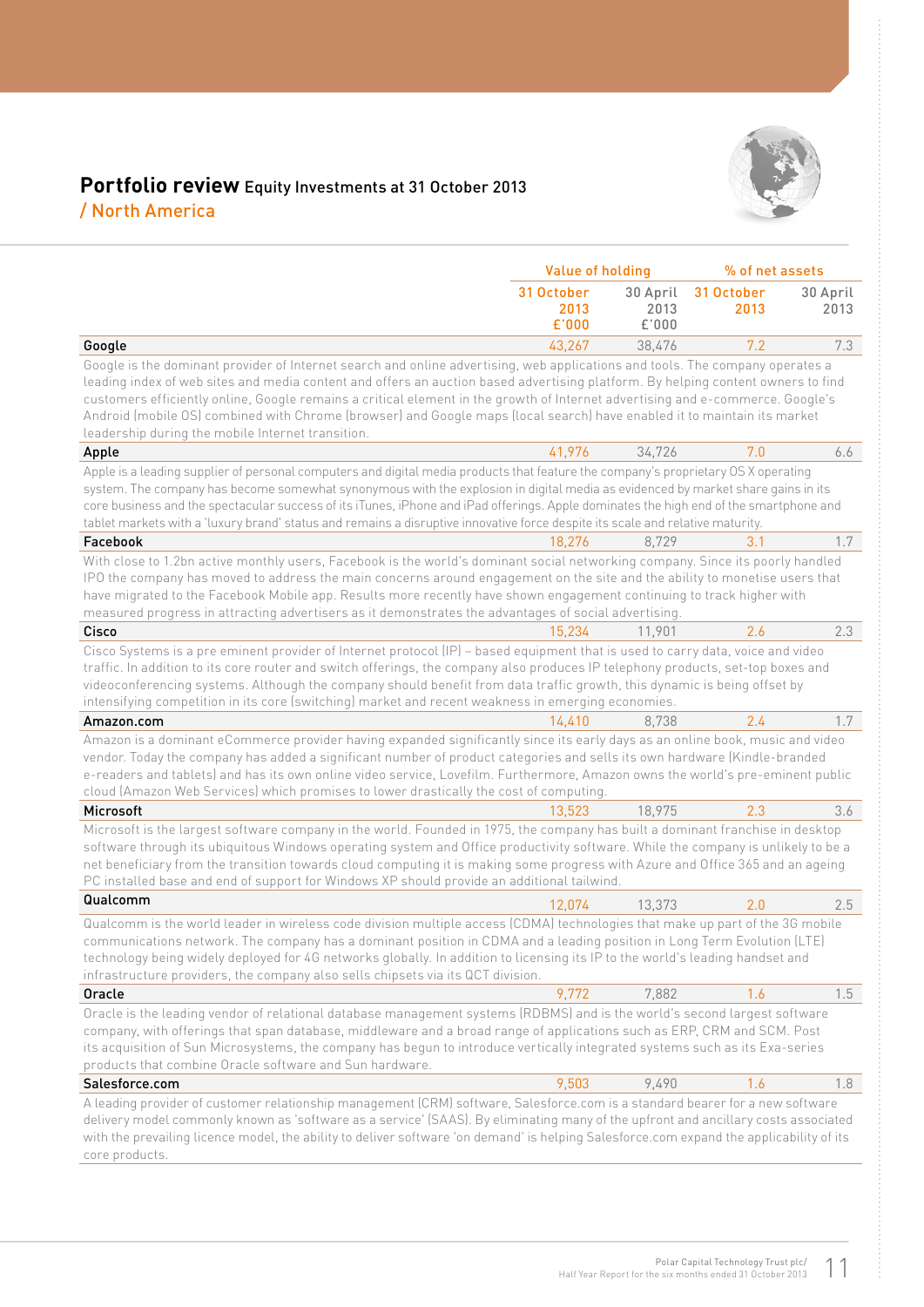#### **Portfolio review** Equity Investments at 31 October 2013 / North America continued



|                                                                                                                                                                                                                                                                                                                                                                                                                                                                                                                                                                                                          | <b>Value of holding</b>     |                           | % of net assets    |                  |
|----------------------------------------------------------------------------------------------------------------------------------------------------------------------------------------------------------------------------------------------------------------------------------------------------------------------------------------------------------------------------------------------------------------------------------------------------------------------------------------------------------------------------------------------------------------------------------------------------------|-----------------------------|---------------------------|--------------------|------------------|
|                                                                                                                                                                                                                                                                                                                                                                                                                                                                                                                                                                                                          | 31 October<br>2013<br>£'000 | 30 April<br>2013<br>£'000 | 31 October<br>2013 | 30 April<br>2013 |
| Intel                                                                                                                                                                                                                                                                                                                                                                                                                                                                                                                                                                                                    | 9,077                       | 9,384                     | 1.5                | 1.8              |
| Intel is the world's largest supplier of semiconductor chips. The company designs and manufactures microprocessors, boards<br>and semiconductor components that are used in computers, servers, as well as networking and communication products. As<br>the world's largest supplier of microprocessors, Intel enjoys a worldwide market share of more than 75%. Intel is now looking<br>to expand its addressable market into mobile computing (tablets & smartphones) bringing it into more direct competition with<br>ARM based alternatives.                                                         |                             |                           |                    |                  |
| <b>Texas Instruments</b>                                                                                                                                                                                                                                                                                                                                                                                                                                                                                                                                                                                 | 7,858                       | 8,917                     | 1.3                | 1.7              |
| An early pioneer in the field of semiconductors, TI is today a leading provider of both digital signal processors and analogue/<br>mixed signal chips. The 2011 acquisition of National Semiconductor with its 300mm fabs solidified TI's scale advantages<br>in the industry. The exit from its loss making business, OMAP, should afford the company a greater focus on its core<br>analogue business.                                                                                                                                                                                                 |                             |                           |                    |                  |
| Yahoo                                                                                                                                                                                                                                                                                                                                                                                                                                                                                                                                                                                                    | 7,000                       |                           | 1.2                |                  |
| Yahoo is a global Internet media company that offers communications, content and a community platform that delivers<br>consumer experiences and advertising solutions across digital screens. Under the stewardship of new CEO Marissa Mayer,<br>Yahoo is undergoing a major restructuring with most products benefitting from a significant redesign with an increasing focus<br>on mobile applications. The real value in Yahoo, however, lies in its stakes in Yahoo Japan and more importantly Alibaba, the<br>dominant ecommerce platform in Asia which may be spun out (via an IPO) in the future. |                             |                           |                    |                  |
| Micron Technology                                                                                                                                                                                                                                                                                                                                                                                                                                                                                                                                                                                        | 6,867                       | 2,299                     | 1.2                | 0.4              |
| fast static random access memory chips (SRAMs), Flash Memory (NAND and NOR) and other semiconductor components. As a<br>result of its acquisition of Elpida and Rexchip the company has strengthened both its leadership position in the DRAM and NAND<br>and is helping to consolidate the industry.<br><b>Applied Materials</b><br>Applied Materials is a global leader in the semiconductor wafer fabrication equipment, flat panel display and solar photovoltaic<br>industries. The company spends circa \$1bn pa on research and development and is expected to benefit from the rising capital    | 6,837                       |                           | 1.1                |                  |
| intensity associated with semiconductor manufacturing below 20nm. In September 2013 Applied Materials announced it was<br>merging with its Japanese rival, Tokyo Electron.                                                                                                                                                                                                                                                                                                                                                                                                                               |                             |                           |                    |                  |
| <b>Adobe Systems</b>                                                                                                                                                                                                                                                                                                                                                                                                                                                                                                                                                                                     | 6,758                       | 6,940                     | 1.1                | 1.3              |
| Adobe Systems develops, markets and supports computer software products and technologies focused on creative professionals.<br>Content built and optimised using Adobe products is everywhere you look. The company's focus is on Digital Media and Digital<br>Marketing solutions. Adobe offers a line of application software products, type products and content for creating, distributing<br>and managing information. Its flagship Adobe Creative Suite product is now only available on a subscription basis.                                                                                     |                             |                           |                    |                  |
| Corning                                                                                                                                                                                                                                                                                                                                                                                                                                                                                                                                                                                                  | 6,688                       | 6,261                     | 1.1                | 1.2              |
| One of the principal manufacturers of speciality glass and ceramics as well as other components for the consumer electronic,<br>telecommunications, automotive and life sciences verticals. Results have largely been driven by growth in the speciality materials<br>segment with strong demand for Gorilla Glass, the company's superstar cover glass product, which is used in netbooks, mobile<br>phones and TV's.                                                                                                                                                                                   |                             |                           |                    |                  |
| Lam Research                                                                                                                                                                                                                                                                                                                                                                                                                                                                                                                                                                                             | 6.234                       | 3,507                     | 1.0                | 0.7              |
| Lam Research is a major supplier of semiconductor wafer fabrication equipment. The company's products are used to deposit<br>special films on a silicon wafer and etch away portions of various films to create a circuit design. Lam sells its market leading<br>high throughput plasma etch products worldwide and in 2008 expanded its product line up to include single wafer clean systems.<br>With the acquisition of Novellus in 2012 the company added thin film deposition and wafer surface preparation technologies.                                                                          |                             |                           |                    |                  |
| <b>VMware</b>                                                                                                                                                                                                                                                                                                                                                                                                                                                                                                                                                                                            | 5,965                       | 2.283                     | 1.0                | $0.4^{\circ}$    |
| VMware is today synonymous with cloud computing as the dominant provider of software used by enterprises to virtualise<br>computing and/or create private clouds. Having largely penetrated its core market, VMware has continued to broaden its<br>product portfolio via internal R&D and a number of high profile acquisitions including the \$1bn acquisition of Nicira, which<br>enjoys a leadership position in software defined networking.                                                                                                                                                        |                             |                           |                    |                  |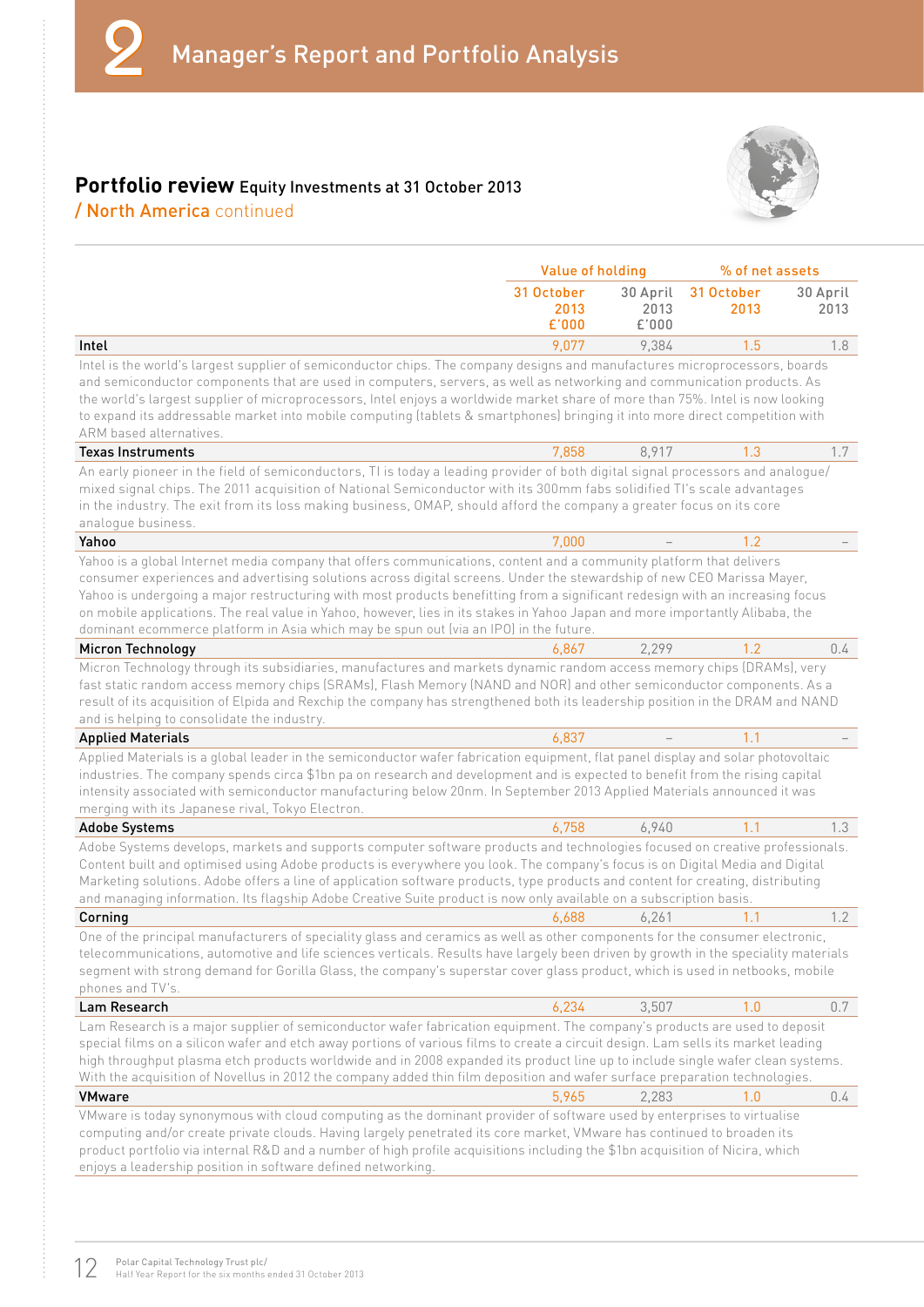|                                                              |                                                                                                                                                                                                                                                                                                                                                                                                                                                                                                                | <b>Value of holding</b>     |                           | % of net assets    |                                 |
|--------------------------------------------------------------|----------------------------------------------------------------------------------------------------------------------------------------------------------------------------------------------------------------------------------------------------------------------------------------------------------------------------------------------------------------------------------------------------------------------------------------------------------------------------------------------------------------|-----------------------------|---------------------------|--------------------|---------------------------------|
|                                                              |                                                                                                                                                                                                                                                                                                                                                                                                                                                                                                                | 31 October<br>2013<br>£'000 | 30 April<br>2013<br>£'000 | 31 October<br>2013 | 30 April<br>2013                |
| iShares Nasdaq Biotechnology                                 |                                                                                                                                                                                                                                                                                                                                                                                                                                                                                                                | 5.688                       |                           | 1.0                |                                 |
|                                                              | iShares Nasdaq Biotechnology ETF is an exchange-traded fund incorporated in the USA. The Fund's objective seeks investment<br>results that correspond to the performance of the Nasdaq Biotechnology Index. The Fund will concentrate its investments in<br>companies primarily engaged in using biomedical research for the discovery or development of new treatments or cures for<br>human disease. In our view, biotechnology appears to be one of the key beneficiaries of the application of 'big data'. |                             |                           |                    |                                 |
| <b>MasterCard</b>                                            |                                                                                                                                                                                                                                                                                                                                                                                                                                                                                                                | 5,674                       | 4.379                     | 1.0                | 0.8                             |
| as the rise of mobile applications based payments solutions. | MasterCard is a leading global payment network solutions company that provides a variety of services in support of the credit,<br>debit and related payment programs of financial institutions. The company is a driving force in making electronic commerce<br>faster and more secure and is benefitting due to the shift from cash to electronic payments in emerging economies as well                                                                                                                      |                             |                           |                    |                                 |
| <b>SanDisk</b>                                               | Computer & Peripherals                                                                                                                                                                                                                                                                                                                                                                                                                                                                                         | 4,792                       | 3,435                     | 0.8                | 0.6                             |
| Splunk                                                       | Software                                                                                                                                                                                                                                                                                                                                                                                                                                                                                                       | 4,641                       | 2,733                     | 0.8                | 0.5                             |
| <b>TripAdvisor</b>                                           | Internet & Catalog Retail                                                                                                                                                                                                                                                                                                                                                                                                                                                                                      | 4,569                       | 2,865                     | 0.8                | 0.5                             |
| Akamai Technologies                                          | Internet Software & Services                                                                                                                                                                                                                                                                                                                                                                                                                                                                                   | 4,447                       | 2,672                     | 0.8                | 0.5                             |
| Xilinx                                                       | Semiconductors & Equipment                                                                                                                                                                                                                                                                                                                                                                                                                                                                                     | 4,240                       | $\overline{\phantom{0}}$  | 0.7                | $\hspace{0.1mm}-\hspace{0.1mm}$ |
| Servicenow                                                   | Software                                                                                                                                                                                                                                                                                                                                                                                                                                                                                                       | 4,098                       |                           | 0.7                |                                 |
| Infoblox                                                     | Software                                                                                                                                                                                                                                                                                                                                                                                                                                                                                                       | 4,041                       | 3,768                     | 0.7                | 0.7                             |
| <b>Aruba Networks</b>                                        | <b>Communications Equipment</b>                                                                                                                                                                                                                                                                                                                                                                                                                                                                                | 3,854                       | 3,410                     | 0.7                | 0.6                             |
| LinkedIn                                                     | Internet Software & Services                                                                                                                                                                                                                                                                                                                                                                                                                                                                                   | 3,851                       | 5,021                     | 0.6                | 0.9                             |
| <b>Stratasys</b>                                             | Computer & Peripherals                                                                                                                                                                                                                                                                                                                                                                                                                                                                                         | 3,731                       | 2,801                     | 0.6                | 0.5                             |
| <b>Synopsys</b>                                              | Software                                                                                                                                                                                                                                                                                                                                                                                                                                                                                                       | 3,629                       | 4,466                     | 0.6                | 0.8                             |
| <b>Tibco Software</b>                                        | Software                                                                                                                                                                                                                                                                                                                                                                                                                                                                                                       | 3,543                       |                           | 0.6                |                                 |
| <b>Harman International</b>                                  | Auto Parts                                                                                                                                                                                                                                                                                                                                                                                                                                                                                                     | 3,540                       | 2,314                     | 0.6                | 0.4                             |
| <b>Analog Devices</b>                                        | Semiconductors & Equipment                                                                                                                                                                                                                                                                                                                                                                                                                                                                                     | 3,529                       | 4,451                     | 0.6                | 0.8                             |
| <b>Netscout Systems</b>                                      | Software                                                                                                                                                                                                                                                                                                                                                                                                                                                                                                       | 3,472                       | 1,793                     | 0.6                | 0.3                             |
| <b>Integrated Device Technology</b>                          | Semiconductors & Equipment                                                                                                                                                                                                                                                                                                                                                                                                                                                                                     | 3,378                       | 2,868                     | 0.6                | 0.5                             |
| <b>Global Payments</b>                                       | <b>IT Services</b>                                                                                                                                                                                                                                                                                                                                                                                                                                                                                             | 3,262                       |                           | 0.6                |                                 |
| Mercadolibre                                                 | Internet Software & Services                                                                                                                                                                                                                                                                                                                                                                                                                                                                                   | 3,245                       |                           | 0.5                |                                 |
| Visa                                                         | <b>IT Services</b>                                                                                                                                                                                                                                                                                                                                                                                                                                                                                             | 3,196                       |                           | 0.5                |                                 |
| Cree                                                         | Semiconductors & Equipment                                                                                                                                                                                                                                                                                                                                                                                                                                                                                     | 3,177                       | 3,147                     | 0.5                | 0.6                             |
| Infinera                                                     | <b>Communications Equipment</b>                                                                                                                                                                                                                                                                                                                                                                                                                                                                                | 3,152                       |                           | 0.5                |                                 |
| <b>Fidelity National</b>                                     | <b>IT Services</b>                                                                                                                                                                                                                                                                                                                                                                                                                                                                                             | 2,989                       |                           | 0.5                |                                 |
| eBay                                                         | Internet Software & Services                                                                                                                                                                                                                                                                                                                                                                                                                                                                                   | 2,965                       | 5,351                     | 0.5                | 1.0                             |
| <b>Activision Blizzard</b>                                   | Software                                                                                                                                                                                                                                                                                                                                                                                                                                                                                                       | 2,935                       |                           | 0.5                |                                 |
| <b>Synaptics</b>                                             | Semiconductors & Equipment                                                                                                                                                                                                                                                                                                                                                                                                                                                                                     | 2,893                       |                           | 0.5                | $\overline{\phantom{m}}$        |
| Intuit                                                       | Software                                                                                                                                                                                                                                                                                                                                                                                                                                                                                                       | 2,890                       | 2,759                     | 0.5                | 0.5                             |
| Monsanto                                                     | Agricultural Biotech                                                                                                                                                                                                                                                                                                                                                                                                                                                                                           | 2,621                       | 3,171                     | 0.4                | 0.6                             |
| <b>PROS Holdings</b>                                         | Software                                                                                                                                                                                                                                                                                                                                                                                                                                                                                                       | 2,565                       | 1,690                     | 0.4                | 0.3                             |
| <b>KLA-Tencor</b>                                            | Semiconductors & Equipment                                                                                                                                                                                                                                                                                                                                                                                                                                                                                     | 2,438                       | 4,145                     | 0.4                | 0.8                             |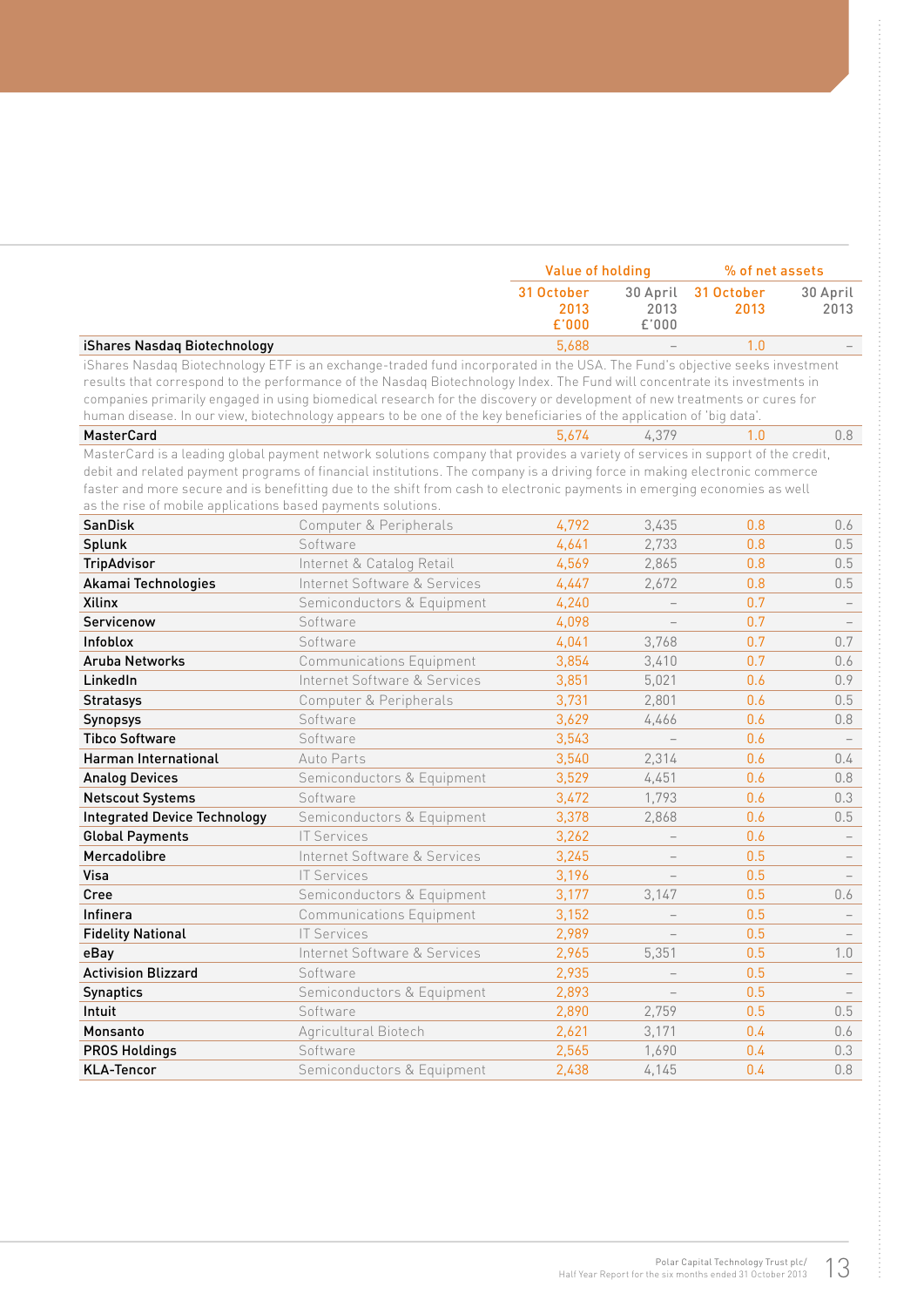

#### **Portfolio review** Equity Investments at 31 October 2013 / North America continued

|                                         |                                           | Value of holding            |                           | % of net assets    |                  |
|-----------------------------------------|-------------------------------------------|-----------------------------|---------------------------|--------------------|------------------|
|                                         |                                           | 31 October<br>2013<br>£'000 | 30 April<br>2013<br>£'000 | 31 October<br>2013 | 30 April<br>2013 |
| <b>FEI</b>                              | Electronic Equipment                      | 2,396                       | 2,016                     | 0.4                | $0.4^{\circ}$    |
| Imperva                                 | Software                                  | 2,389                       | 2,773                     | 0.4                | 0.5              |
| Priceline.com                           | Internet & Catalog Retail                 | 2,296                       |                           | 0.4                | 0.0              |
| <b>Cognizant Technology</b>             | <b>IT Services</b>                        | 2,268                       | 4,525                     | 0.4                | 0.9              |
| <b>PLX Technology</b>                   | Semiconductors & Equipment                | 2,259                       |                           | 0.4                |                  |
| Costar                                  | Internet Software & Services              | 2,203                       |                           | 0.4                |                  |
| <b>Citrix Systems</b>                   | Software                                  | 2,120                       | 3,891                     | 0.4                | 0.7              |
| Palo Alto Networks                      | <b>Communications Equipment</b>           | 2,101                       | 2,449                     | 0.4                | 0.5              |
| NetApp                                  | Computer & Peripherals                    | 2,053                       | 2,970                     | 0.3                | 0.6              |
| Juniper Networks                        | <b>Communications Equipment</b>           | 2,043                       | 2,965                     | 0.3                | 0.6              |
| Responsys                               | Internet Software & Services              | 2,002                       |                           | 0.3                |                  |
| Sunedison                               | Semiconductors & Equipment                | 1,944                       |                           | 0.3                |                  |
| Invensense                              | Electronic Equipment                      | 1,869                       |                           | 0.3                |                  |
| Cerner                                  | Health Care Technology                    | 1,802                       | 2,198                     | 0.3                | $0.4^{\circ}$    |
| <b>JDS Uniphase</b>                     | <b>Communications Equipment</b>           | 1,746                       | 3,571                     | 0.3                | 0.7              |
| <b>Tableau Software</b>                 | Software                                  | 1,722                       | $\overline{a}$            | 0.3                |                  |
| Enernoc                                 | <b>Commercial Services &amp; Supplies</b> | 1,562                       | 2,506                     | 0.3                | 0.5              |
| Ixia                                    | <b>Communications Equipment</b>           | 1,517                       | 2,533                     | 0.3                | 0.5              |
| <b>Lattice Semiconductor</b>            | Semiconductors & Equipment                | 1,439                       | 2,503                     | 0.2                | 0.5              |
| Proofpoint                              | Software                                  | 1,388                       | 2,520                     | 0.2                | 0.5              |
| <b>EMC</b>                              | Computer & Peripherals                    | 1,365                       | 3,316                     | 0.2                | 0.6              |
| Sciquest                                | Internet Software & Services              | 1,337                       | 610                       | 0.2                | 0.1              |
| Calamp                                  | <b>Communications Equipment</b>           | 1,329                       |                           | 0.2                |                  |
| Cavium                                  | Semiconductors & Equipment                | 1,292                       | 2,130                     | 0.2                | $0.4^{\circ}$    |
| Sapient                                 | <b>IT Services</b>                        | 1,253                       | 1,500                     | 0.2                | 0.3              |
| <b>Callidus Software</b>                | Software                                  | 1,015                       |                           | 0.2                |                  |
| Illumina                                | Life Sciences Tools & Services            | 872                         |                           | 0.1                |                  |
| <b>QLIK Technologies</b>                | Software                                  | 635                         | 3,795                     | 0.1                | 0.7              |
| Ultratech                               | Semiconductors & Equipment                | 633                         | 2,252                     | 0.1                | $0.4^{\circ}$    |
| Exar                                    | Semiconductors & Equipment                | 608                         | 2,200                     | 0.1                | 0.4              |
| <b>Numerex</b>                          | <b>Communications Equipment</b>           | 76                          |                           | $\equiv$           |                  |
| <b>Cermetek Microelectronics</b>        | Other                                     |                             |                           |                    |                  |
| <b>Total North American investments</b> |                                           | 403,898                     |                           | 67.6               |                  |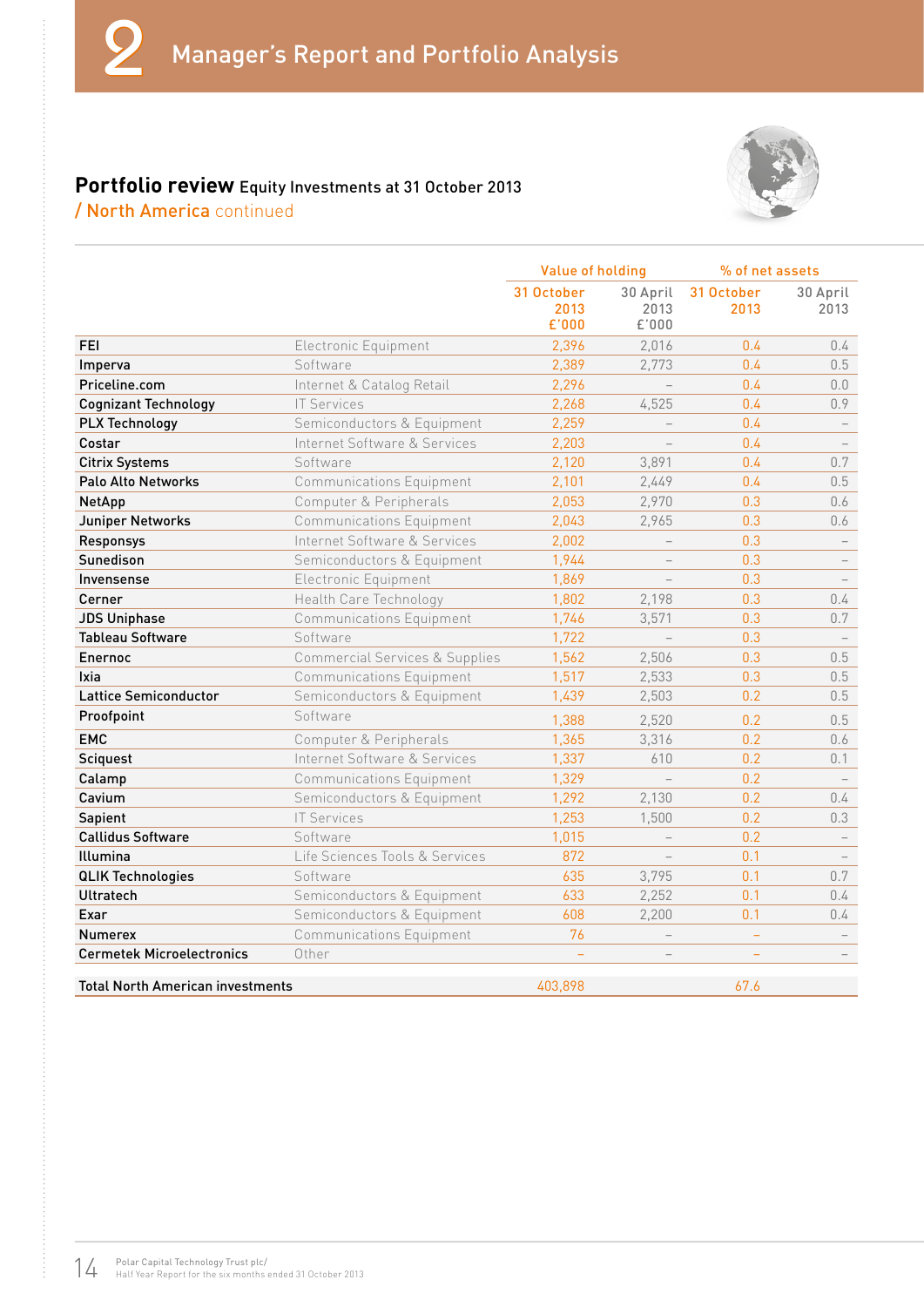

#### **Portfolio review** Equity Investments at 31 October 2013 / Europe

|                                                              |                                                                                                                                                                                                                                                                                                                                                                                                                                                                                             | <b>Value of holding</b>     |                           | % of net assets    |                  |
|--------------------------------------------------------------|---------------------------------------------------------------------------------------------------------------------------------------------------------------------------------------------------------------------------------------------------------------------------------------------------------------------------------------------------------------------------------------------------------------------------------------------------------------------------------------------|-----------------------------|---------------------------|--------------------|------------------|
|                                                              |                                                                                                                                                                                                                                                                                                                                                                                                                                                                                             | 31 October<br>2013<br>£'000 | 30 April<br>2013<br>£'000 | 31 October<br>2013 | 30 April<br>2013 |
| <b>SAP</b>                                                   |                                                                                                                                                                                                                                                                                                                                                                                                                                                                                             | 9,247                       | 10,380                    | 1.5                | 2.0              |
|                                                              | SAP is a leading provider of Enterprise Resource Planning (ERP) software that is entrenched in most large companies today.<br>The company has been leveraging its strengths in its core business and investing in emerging technologies both via acquisitions<br>and internal R&D efforts. New products that target mobile, Software-as-a-Service (SaaS) and large datasets (known as 'Big Data')<br>are expected to become more important drivers of growth going forward.                 |                             |                           |                    |                  |
| Seagate Technology                                           |                                                                                                                                                                                                                                                                                                                                                                                                                                                                                             | 7.897                       | 5.099                     | 1.3                | 1.0              |
|                                                              | Seagate is one of two dominant players (alongside Western Digital) in hard disc drives and storage solutions. The firm has<br>exposure to both the consumer market, offering personal storage for videos, music and documents, as well as the enterprise<br>market, providing the servers which make up the backbone of enterprise data centres and cloud based computing. Despite a<br>tough end market (PCs), the pricing environment is much improved due to the industry consolidation. |                             |                           |                    |                  |
| <b>ASML</b>                                                  |                                                                                                                                                                                                                                                                                                                                                                                                                                                                                             | 7.114                       | 4.821                     | 1.2                | 0.9              |
| stake in ASML highlighting the critical nature of its tools. | ASML is the world's leading provider of lithography systems to the semiconductor industry, manufacturing critical tools for<br>production of integrated circuits. In 2012 ASML acquired US light source manufacturer Cymer with the aim of accelerating<br>development of Extreme Ultraviolet (EUV) technology. Intel, TSMC and Samsung aquired an aggregate 23 percent minority                                                                                                            |                             |                           |                    |                  |
| <b>ARM</b>                                                   |                                                                                                                                                                                                                                                                                                                                                                                                                                                                                             | 5,970                       | 6.330                     | 1.0                | 1.2              |
| tablets) which it dominates with 90%+ market share.          | ARM is the global leader in semiconductor IP focused on delivering performance with very low power consumption. ARM licenses<br>its technology to a network of partners (mainly leading semiconductor manufacturers and OEM's) who maufacture semicondoctors<br>'chips' for electronic devices. ARM's largest end market is today the mobile communications market (handsets, smartphones and                                                                                               |                             |                           | 0.9                |                  |
| Ericsson                                                     | <b>Communications Equipment</b>                                                                                                                                                                                                                                                                                                                                                                                                                                                             | 5,125                       | 5,926                     |                    | 1.1              |
| <b>Impax Environmental Markets</b><br><b>Blinkx</b>          | Other<br>Internet Software & Services                                                                                                                                                                                                                                                                                                                                                                                                                                                       | 4,438<br>2,726              | 4,674<br>1,801            | 0.7<br>0.5         | 0.9<br>0.3       |
| Arcam                                                        | Machinery                                                                                                                                                                                                                                                                                                                                                                                                                                                                                   | 2,224                       |                           | 0.4                |                  |
| Monitise                                                     | Software                                                                                                                                                                                                                                                                                                                                                                                                                                                                                    | 1,902                       |                           | 0.3                |                  |
| Ingenico                                                     | Electronic Equipment                                                                                                                                                                                                                                                                                                                                                                                                                                                                        | 1,861                       | 1,731                     | 0.3                | 0.3              |
| Infineon Technologies                                        | Semiconductors & Equipment                                                                                                                                                                                                                                                                                                                                                                                                                                                                  | 1,597                       | 1,104                     | 0.3                | 0.2              |
| <b>Telit Communications</b>                                  | <b>Communications Equipment</b>                                                                                                                                                                                                                                                                                                                                                                                                                                                             | 1,595                       | 819                       | 0.3                | 0.2              |
| Amadeus IT                                                   | <b>IT Services</b>                                                                                                                                                                                                                                                                                                                                                                                                                                                                          | 1,515                       |                           | 0.3                |                  |
| <b>ASM International</b>                                     | Semiconductors & Equipment                                                                                                                                                                                                                                                                                                                                                                                                                                                                  | 1,501                       | 1,570                     | 0.2                | 0.3              |
| <b>Fleetmatics</b>                                           | Software                                                                                                                                                                                                                                                                                                                                                                                                                                                                                    | 1,482                       |                           | 0.2                |                  |
| Xyratex                                                      | Computer & Peripherals                                                                                                                                                                                                                                                                                                                                                                                                                                                                      | 712                         |                           | 0.1                |                  |
| <b>Herald Ventures LP II</b>                                 | Other                                                                                                                                                                                                                                                                                                                                                                                                                                                                                       | 306                         | 270                       | 0.1                | 0.1              |
| <b>Herald Ventures LP</b>                                    | Other                                                                                                                                                                                                                                                                                                                                                                                                                                                                                       | 281                         | 378                       |                    | 0.1              |
| Low Carbon Accelerator                                       | Other                                                                                                                                                                                                                                                                                                                                                                                                                                                                                       | 15                          | 31                        |                    |                  |
| <b>Total European investments</b>                            |                                                                                                                                                                                                                                                                                                                                                                                                                                                                                             | 57,508                      |                           | 9.6                |                  |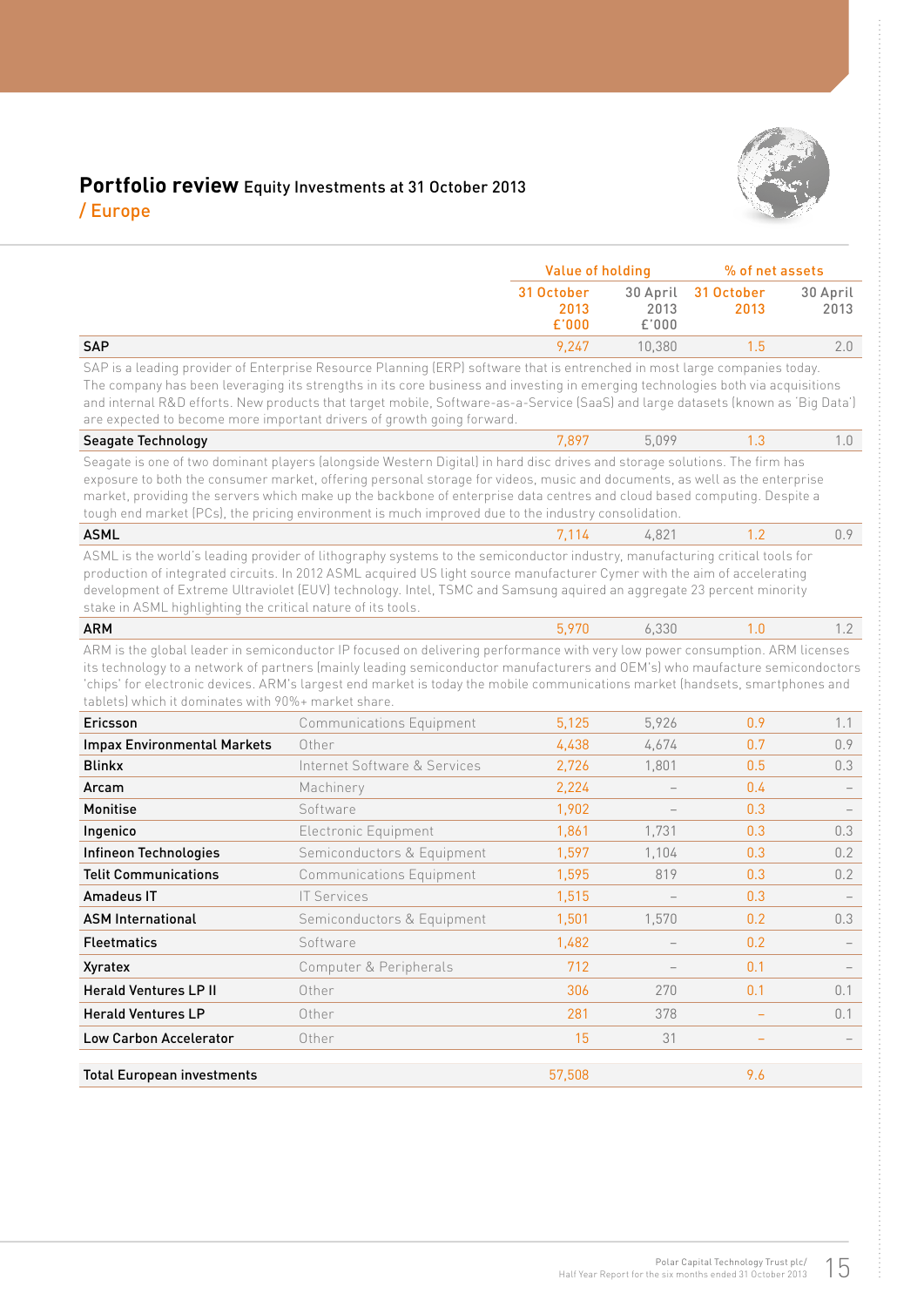#### **Portfolio review** Equity Investments at 31 October 2013



|  | / Asia & Pacific |  |
|--|------------------|--|
|  |                  |  |

|                            | Value of holding            |               | % of net assets             |                  |
|----------------------------|-----------------------------|---------------|-----------------------------|------------------|
|                            | 31 October<br>2013<br>£'000 | 2013<br>£'000 | 30 April 31 October<br>2013 | 30 April<br>2013 |
| <b>Samsung Electronics</b> | 15.377                      | 17.742        | 26                          | 3.4              |

Samsung manufactures a very wide array of products ranging from components to finished products for both consumer electronics and industrial end markets. The company is particularly renowned for its high global market share in the fields of memory semiconductors (NAND/DRAM), LCD displays, and mobile smartphones/tablets. Samsung, alongside Apple has grown to dominate the smartphone industry but has the advantage of a more vertically integrated supply chain.

| Taiwan Semiconductor |  | 86 |  |  |
|----------------------|--|----|--|--|
|----------------------|--|----|--|--|

TSMC is the world's largest semiconductor foundry, providing a full range of services from design to product delivery. The company has dominated the leading-edge of the technology road-map for many years, as smaller rivals struggled to resource adequately their product offerings. More recently, the competitive environment has intensified with Apple moving some business to TSMC (from Samsung) but with both Intel and Samsung now more open to manufacturing for others at the leading edge, as scale becomes increasingly important.

#### **Tencent Holdings** 8,558 5,621 1.4 1.1

Tencent Holdings is China's largest quoted Internet company by revenue, and offers a suite of online services – primarily entertainment and communication related – to users. The company originally started out as an 'instant messaging' service provider back in 1999, and has gone on to dominate this market in China with over 800 million active accounts. Tencent's leading Internet platforms in China include QQ (QQ Instant Messenger) and WeChat. The company is now successfully monetising this enormous 'community' via add-on services such as online gaming, advertising and ecommerce.

|  | -<br>$\Omega$<br>20100<br>$\sim$<br>$  -$<br>$ -$<br>$\sim$ $\sim$ $\sim$ |
|--|---------------------------------------------------------------------------|
|--|---------------------------------------------------------------------------|

Baidu was formed in 2000 by Robin Li and operates China's leading Internet algorithmic search engine. Deep understanding of local culture has enabled Baidu to become a key marketing platform for hundreds of thousands of small and mid sized enterprises (SME's) as well as branded multinational customers. Recent improvements to its core product, augmented with strategic acquisitions has bolstered Baidu's position in mobile search and applications.

| Mediatek                               | Semiconductors & Equipment      | 5,251 | 4.268 | 0.9 | 0.8 |
|----------------------------------------|---------------------------------|-------|-------|-----|-----|
| <b>SK Hynix</b>                        | Semiconductors & Equipment      | 5,040 | 4,286 | 0.8 | 0.8 |
| Keyence                                | Electronic Equipment            | 4,982 | 2,955 | 0.8 | 0.6 |
| Hirose Electric                        | Electronic Equipment            | 4,720 | 2,992 | 0.8 | 0.6 |
| <b>Check Point Software Technology</b> | Software                        | 4,698 | 3,193 | 0.8 | 0.6 |
| Avago Technologies                     | Semiconductors & Equipment      | 4,265 |       | 0.7 |     |
| Omron                                  | Electronic Equipment            | 4,029 |       | 0.7 |     |
| <b>Nice Systems</b>                    | Software                        | 3,563 |       | 0.6 |     |
| <b>Next</b>                            | Media                           | 3,431 |       | 0.6 |     |
| <b>Nabtesco</b>                        | Machinery                       | 2,667 |       | 0.5 |     |
| Yahoo Japan                            | Internet Software & Services    | 2,484 | 2.963 | 0.4 | 0.6 |
| Radware                                | <b>Communications Equipment</b> | 2.460 | 3.101 | 0.4 | 0.6 |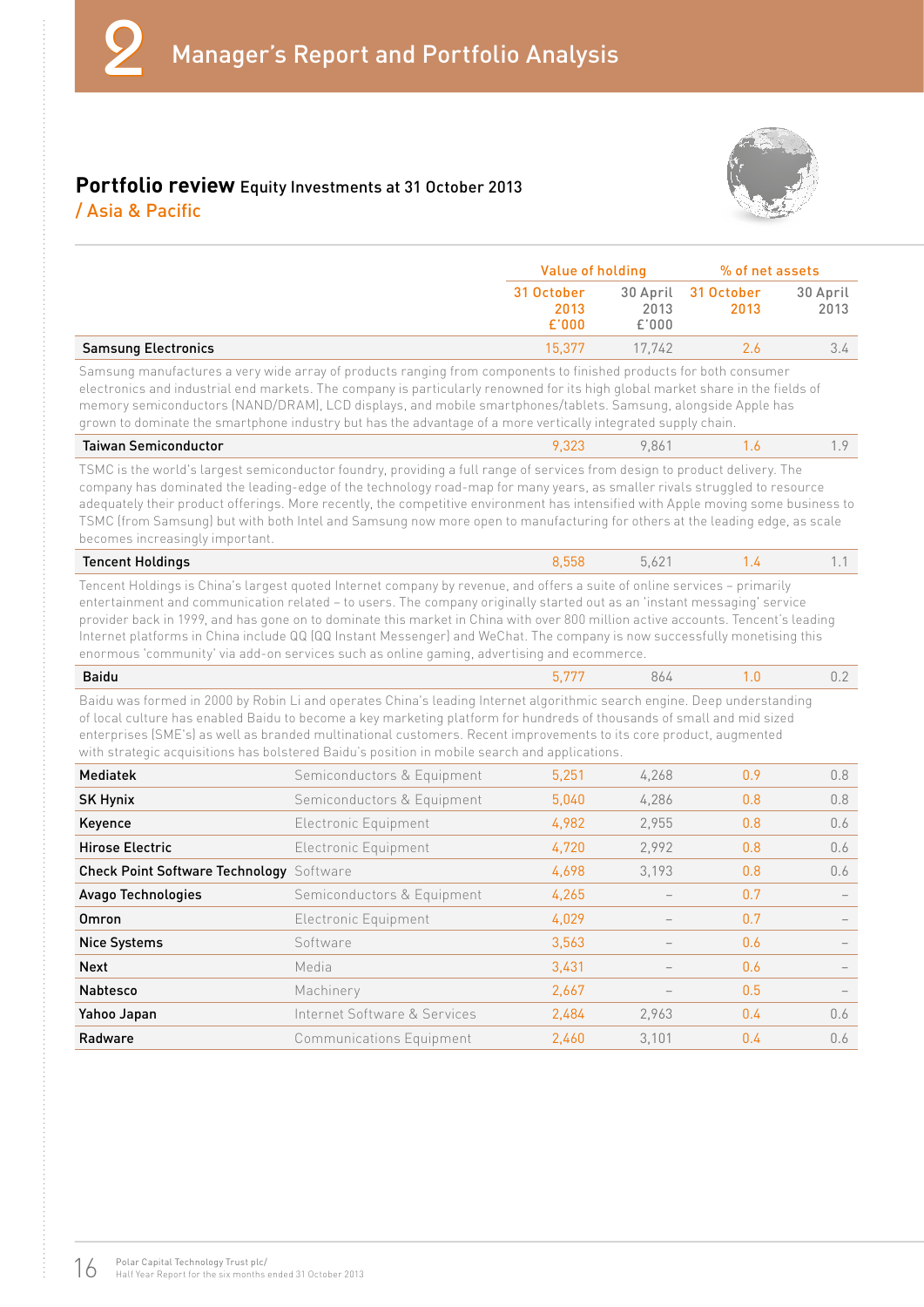|                                              |                                 | Value of holding            |                           | % of net assets    |                  |
|----------------------------------------------|---------------------------------|-----------------------------|---------------------------|--------------------|------------------|
|                                              |                                 | 31 October<br>2013<br>£'000 | 30 April<br>2013<br>£'000 | 31 October<br>2013 | 30 April<br>2013 |
| <b>Shin-Etsu Chemical</b>                    | Chemicals                       | 2,407                       | 3.397                     | 0.4                | 0.6              |
| Sina                                         | Internet Software & Services    | 2,330                       | 2.264                     | 0.4                | 0.4              |
| <b>Disco Corporation</b>                     | Semiconductors & Equipment      | 2,309                       |                           | 0.4                |                  |
| <b>Himax Technologies</b>                    | Semiconductors & Equipment      | 2,266                       |                           | 0.4                |                  |
| <b>Siliconware Precision Industries</b>      | Semiconductors & Equipment      | 1,967                       | 547                       | 0.3                | 0.1              |
| <b>Allot Communications</b>                  | Software                        | 1,939                       | 2,421                     | 0.3                | 0.5              |
| <b>Start Today</b>                           | Internet & Catalog Retail       | 1,445                       |                           | 0.2                |                  |
| <b>King Yuan Electronics</b>                 | Semiconductors & Equipment      | 1,336                       |                           | 0.2                |                  |
| Quanta Computer                              | Computer & Peripherals          | 1,243                       | 1.116                     | 0.2                | 0.2              |
| Hoya                                         | Electronic Equipment            | 1,239                       | 1.067                     | 0.2                | 0.2              |
| <b>Naver</b>                                 | Internet Software & Services    | 1,225                       |                           | 0.2                |                  |
| <b>SMS</b>                                   | Internet Software & Services    | 1,048                       |                           | 0.2                |                  |
| <b>Attunity Limited</b>                      | Software                        | 962                         | 758                       | 0.2                | 0.1              |
| <b>Ituran Location &amp; Control</b>         | <b>Communications Equipment</b> | 734                         |                           | 0.1                |                  |
| <b>Oisix</b>                                 | Internet & Catalog Retail       | 658                         |                           | 0.1                |                  |
| <b>Unus Technologies</b>                     | <b>Communications Equipment</b> |                             |                           |                    |                  |
| <b>Total Asian &amp; Pacific investments</b> |                                 | 109.733                     |                           | 18.4               |                  |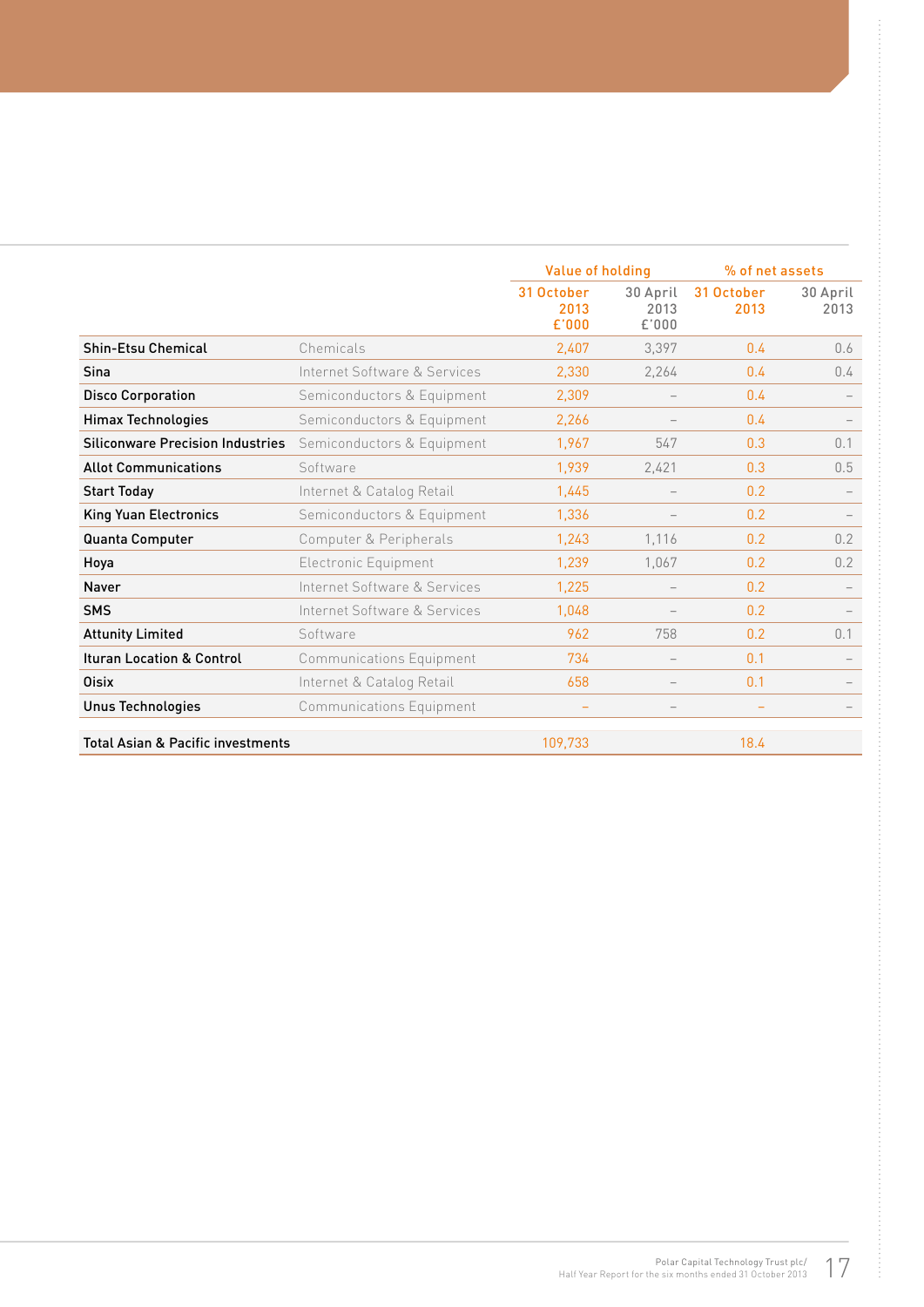#### **Statement of Directors' Responsibilities and Corporate Matters**

#### Risks and Uncertainties

The Directors consider that the principal risks and uncertainties faced by the Company for the remaining six months of the financial year, which could have a material impact on performance, are consistent with those outlined in the Annual Report for the year ended 30 April 2013.

These principal risks can be summarised as market volatility, stock pricing and liquidity risk, currency and interest rate risk, counterparty risk, differing economic cycles between different markets and risk inherent in technology, such as obsolescence and consumer acceptance of changes.

The investment manager's report comments on the outlook for market related risks, including the increased volatility in share prices and economic cycles.

The Company has a risk management framework that is a structured process for identifying, assessing and managing the risks associated with the Company's business. The investment portfolio is diversified by geography which mitigates risk but is focused on the technology sector and has a high proportion of investments listed on US markets or exposed to the US Dollar.

#### Related Party Transactions

In accordance with DTR 4.2.8R there have been no new related party transactions during the six month period to 31 October 2013 and therefore nothing to report on any material effect by such transactions on the financial position or performance of the Company during that period. There have been no changes in any related party transaction described in the last annual report that could have a material effect on the financial position or performance of the Company in the first six months of the current financial year.

#### Responsibility Statement

The Directors of Polar Capital Technology Trust plc, which are listed in the Shareholder Information Section, confirm to the best of their knowledge:

The condensed set of financial statements have been prepared in accordance with IAS34 as adopted by the European Union and give a true and fair view of the financial position of the Company as at 31 October 2013 and the results for the six months ended 31 October 2013 as required by the Disclosure and Transparency Rules 4.2.4R;

• The Interim Management Report (constituting the Investment Manager's Report) includes a fair review of the information required by the Disclosure and Transparency Rules 4.2.7R.

The half year financial report for the six month period to 31 October 2013 has not been audited or reviewed by the Auditors.

The half year financial report for the six month period to 31 October 2013 was approved by the Board on 9 December 2013 and the responsibility statement was signed on its behalf by Michael Moule, Chairman of the Board.

#### Share Capital

As at 31 October there were 128,635,845 ordinary shares in issue. 4,103 ordinary shares were issued in the period as a result of conversion notices from subscription shareholders and 400.000 were issued in the period to satisfy market demand when the issue price exceed the NAV at the date of issue. Since the half year end and up to 9 December a further 2,805 ordinary shares have been issued to satisfy subscription share conversions and another 300,000 ordinary shares to satisfy market demand.

As at 31 October there were 24,770,357 subscription shares in issue. Subscription shares offer the right to subscribe for ordinary shares of the Company at pre-determined dates and can be bought and sold independently of the ordinary shares on the London Stock Exchange. Subscription shares can be converted on the last business day of each month until March 2014 which is last date for conversion after which the right to convert subscription shares will lapse. The subscription price is 478p per ordinary share.

A letter will be sent to subscription shareholders reminding them of the final date for conversion in early 2014.

#### AIFMD

The Board has taken advice on the implications for the Company of the Alternative Investment Fund Manager Directive and has agreed in principle to appoint Polar Capital LLP as the Alternative Investment Fund Manager and HSBC to the role of depository. These appointments are subject to final approval.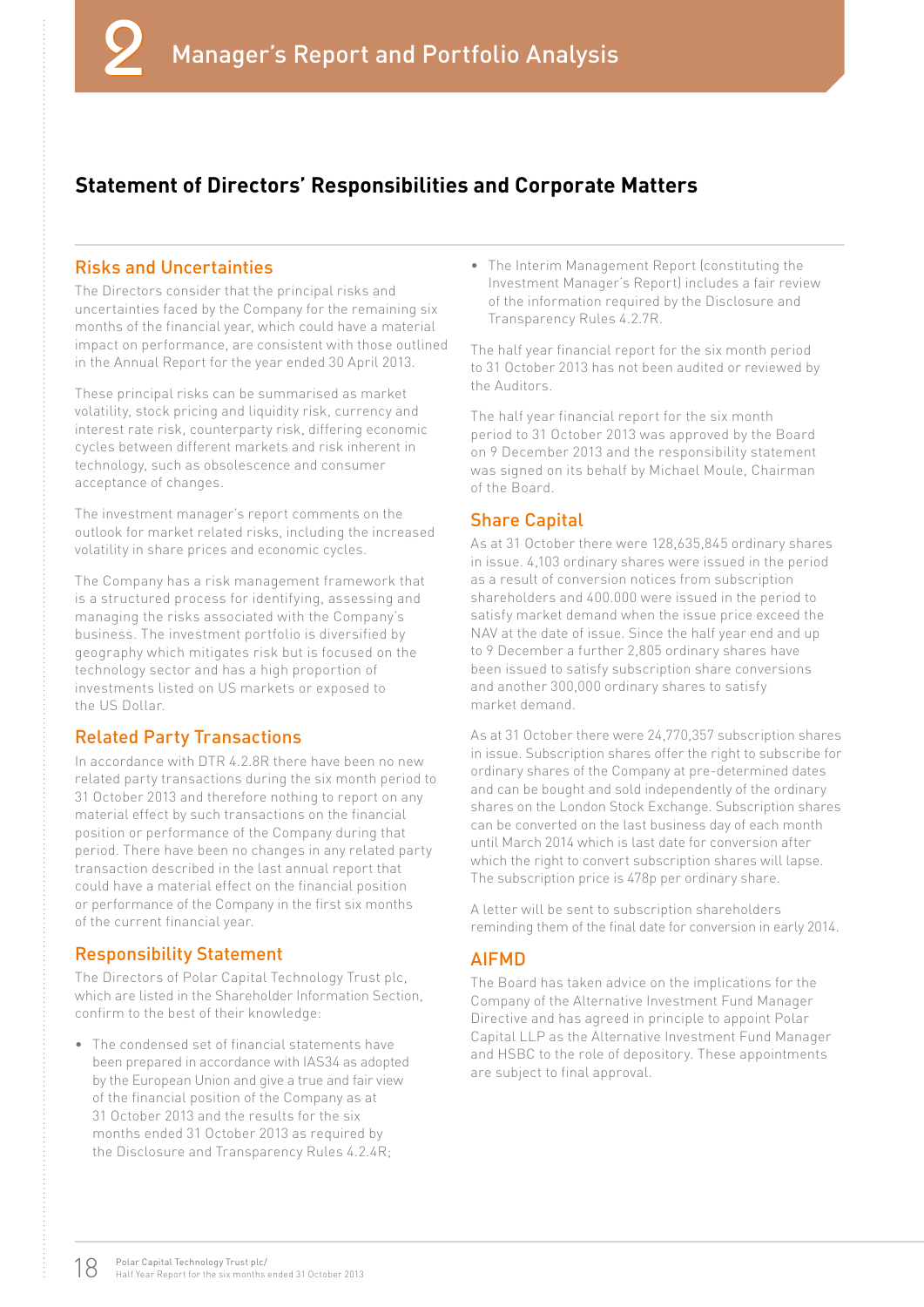#### **Statement of Comprehensive Income**

for the half year ended 31 October 2013

|                                                                    |                |                                           | (Unaudited)                        |                 |                                          |                                    |                         |                                  | (Audited)                   |                          |  |
|--------------------------------------------------------------------|----------------|-------------------------------------------|------------------------------------|-----------------|------------------------------------------|------------------------------------|-------------------------|----------------------------------|-----------------------------|--------------------------|--|
|                                                                    |                |                                           | Half year ended<br>31 October 2013 |                 |                                          | Half year ended<br>31 October 2012 |                         |                                  | Year ended<br>30 April 2013 |                          |  |
|                                                                    | <b>Notes</b>   | <b>Revenue Capital</b><br>return<br>£'000 | return<br>£'000                    | return<br>£'000 | Total Revenue Capital<br>return<br>£'000 | return<br>£'000                    | return<br>£'000         | Total Revenue<br>return<br>£'000 | Capital<br>return<br>£'000  | Total<br>return<br>£'000 |  |
| Investment income                                                  | 2              | 4,414                                     | $\qquad \qquad -$                  | 4,414           | 3,001                                    | $\qquad \qquad -$                  | 3,001                   | 6,600                            |                             | 6,600                    |  |
| Other operating income                                             | $\overline{2}$ | 1                                         |                                    | 1               | $\overline{2}$                           | $\overline{\phantom{0}}$           | 2                       | 3                                |                             | 3                        |  |
| Gains/Ilosses) on investments<br>held at fair value                |                | $\overline{\phantom{a}}$                  | 67,891                             | 67,891          | $\qquad \qquad -$                        |                                    | $(27, 145)$ $(27, 145)$ |                                  | 25,774                      | 25,774                   |  |
| Other currency (losses)/gains                                      |                |                                           | (1, 129)                           | (1, 129)        |                                          | (240)                              | (240)                   |                                  | 367                         | 367                      |  |
| <b>Total income</b>                                                |                | 4,415                                     | 66,762                             | 71,177          | 3,003                                    | (27, 385)                          | [24, 382]               | 6,603                            | 26,141                      | 32,744                   |  |
| <b>Expenses</b>                                                    |                |                                           |                                    |                 |                                          |                                    |                         |                                  |                             |                          |  |
| Investment management fee                                          |                | [2,862]                                   | $\equiv$                           | [2,862]         | [2,616]                                  | $\qquad \qquad -$                  | (2,616)                 | (5, 234)                         |                             | (5, 234)                 |  |
| Performance fee                                                    | 3              | $\equiv$                                  | (790)                              | (790)           | $\overline{\phantom{0}}$                 | $\qquad \qquad -$                  |                         |                                  |                             |                          |  |
| Other administrative expenses                                      |                | [369]                                     | $\equiv$                           | [369]           | (370)                                    | $\qquad \qquad -$                  | (370)                   | (694)                            | $\overline{\phantom{0}}$    | (694)                    |  |
| <b>Total expenses</b>                                              |                | (3, 231)                                  | (790)                              | (4,021)         | (2,986)                                  | $\overline{\phantom{0}}$           | (2,986)                 | (5,928)                          |                             | (5,928)                  |  |
| Profit/(loss) before<br>finance costs and tax                      |                | 1,184                                     | 65,972                             | 67,156          | 17                                       |                                    | $(27, 385)$ $(27, 368)$ | 675                              | 26,141                      | 26,816                   |  |
| Finance costs                                                      |                | [241]                                     |                                    | (241)           | (374)                                    |                                    | (374)                   | (637)                            |                             | (637)                    |  |
| Profit/(loss) before tax                                           |                | 943                                       | 65,972                             | 66,915          | (357)                                    | $(27, 385)$ $(27, 742)$            |                         | 38                               | 26,141                      | 26,179                   |  |
| Tax                                                                |                | [437]                                     |                                    | (437)           | (422)                                    |                                    | (422)                   | [739]                            |                             | (739)                    |  |
| Net profit/(loss) for the period<br>and total comprehensive income |                | 506                                       | 65,972                             | 66,478          | (779)                                    | $(27, 385)$ $(28, 164)$            |                         | (701)                            | 26,141                      | 25,440                   |  |
| Earnings per ordinary<br>share (basic) (pence)                     | 4              | 0.39                                      | 51.44                              | 51.83           | [0.61]                                   | [21.36]                            | (21.97)                 | (0.55)                           | 20.39                       | 19.84                    |  |
| Earnings per ordinary<br>share (diluted) (pence)                   | 4              | 0.39                                      | 51.44                              | 51.83           | [0.61]                                   | [21.36]                            | [21.97]                 | (0.55)                           | 20.39                       | 19.84                    |  |

The total column of this statement represents the Company's Statement of Comprehensive Income, prepared in accordance with IFRS as adopted by the European Union.

The revenue return and capital return columns are supplementary to this and are prepared under guidance published by the Association of Investment Companies.

All items in the above statement derive from continuing operations.

The Company does not have any other comprehensive income.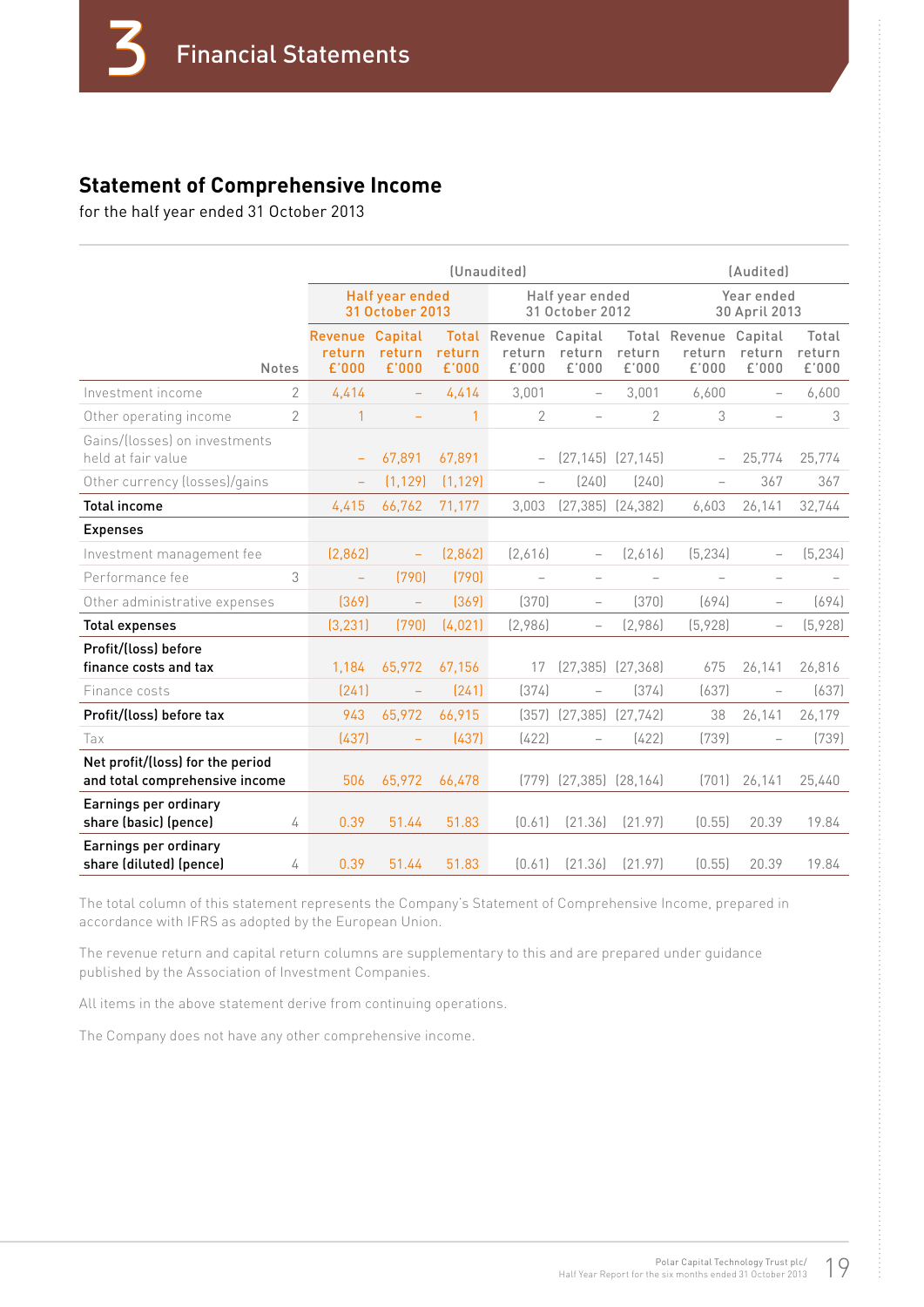# **Balance Sheet**

at 31 October 2013

|                                                      |   | (Unaudited)<br>31 October<br>2013<br>£'000 | (Unaudited)<br>31 October<br>2012<br>£'000 | (Audited)<br>30 April<br>2013<br>£'000 |
|------------------------------------------------------|---|--------------------------------------------|--------------------------------------------|----------------------------------------|
| Non current assets                                   |   |                                            |                                            |                                        |
| Investments held at fair value                       |   | 571,139                                    | 463,614                                    | 510,957                                |
| <b>Current assets</b>                                |   |                                            |                                            |                                        |
| Overseas tax recoverable                             |   | 91                                         | 40                                         | 35                                     |
| Other receivables                                    |   | 10,934                                     | 5,325                                      | 9,882                                  |
| Cash and cash equivalents                            |   | 54,412                                     | 39,025                                     | 33,419                                 |
|                                                      |   | 65,437                                     | 44,390                                     | 43,336                                 |
| <b>Total assets</b>                                  |   | 636,576                                    | 508,004                                    | 554,293                                |
| <b>Current liabilities</b>                           |   |                                            |                                            |                                        |
| Other payables                                       |   | (14, 566)                                  | (2,635)                                    | (5, 559)                               |
| Bank loans                                           |   | (24, 587)                                  | (10, 050)                                  | (19, 725)                              |
| Bank overdraft                                       |   | (205)                                      |                                            | (148)                                  |
| Derivative financial instruments                     |   |                                            |                                            | (16)                                   |
|                                                      |   | (39, 358)                                  | (12,685)                                   | (25, 448)                              |
| Total assets less current liabilities                |   | 597,218                                    | 495,319                                    | 528,845                                |
| Non current liabilities                              |   |                                            |                                            |                                        |
| Bank loans                                           |   |                                            | (20, 101)                                  |                                        |
| Derivative financial instruments                     |   |                                            | [33]                                       |                                        |
|                                                      |   |                                            | (20, 134)                                  |                                        |
| Net assets                                           |   | 597,218                                    | 475,185                                    | 528,845                                |
| Equity attributable to equity shareholders           |   |                                            |                                            |                                        |
| Share capital                                        | 5 | 32,407                                     | 32,303                                     | 32,306                                 |
| Capital redemption reserve                           |   | 12,588                                     | 12,588                                     | 12,588                                 |
| Share premium                                        |   | 125,172                                    | 123,325                                    | 123,378                                |
| Special non-distributable reserve                    |   | 7,536                                      | 7,536                                      | 7,536                                  |
| Capital reserves                                     |   | 489,982                                    | 370,484                                    | 424,010                                |
| Revenue reserve                                      |   | (70, 467)                                  | (71, 051)                                  | (70, 973)                              |
| <b>Total equity</b>                                  |   | 597,218                                    | 475,185                                    | 528,845                                |
| Net asset value per ordinary share (basic) (pence)   | 6 | 464.27                                     | 370.60                                     | 412.41                                 |
| Net asset value per ordinary share (diluted) (pence) | 6 | 464.27                                     | 370.60                                     | 412.41                                 |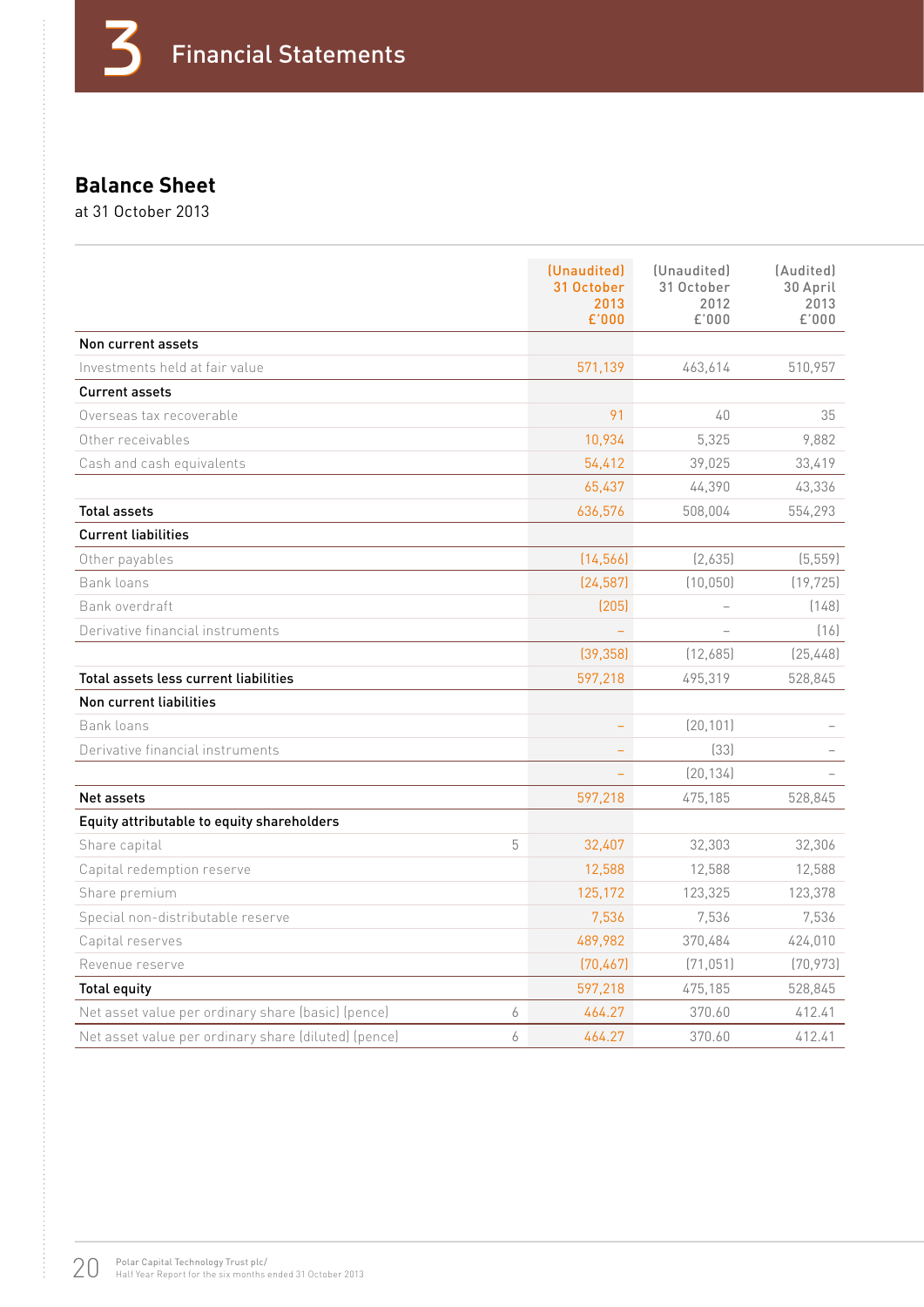# **Statement of Changes in Equity**

for the half year ended 31 October 2013

|                                                                  | (Unaudited) Half year ended 31 October 2013 |                                           |                                  |                                                   |                              |                             |                |  |
|------------------------------------------------------------------|---------------------------------------------|-------------------------------------------|----------------------------------|---------------------------------------------------|------------------------------|-----------------------------|----------------|--|
|                                                                  | <b>Share</b><br>capital<br>£'000            | Capital<br>redemption<br>reserve<br>£'000 | <b>Share</b><br>premium<br>£'000 | Special non-<br>distributable<br>reserve<br>£'000 | Capital<br>reserves<br>£'000 | Revenue<br>reserve<br>£'000 | Total<br>£'000 |  |
| Total equity at 30 April 2013                                    | 32.306                                      | 12,588                                    | 123,378                          | 7,536                                             | 424,010                      | (70, 973)                   | 528,845        |  |
| Total comprehensive income:                                      |                                             |                                           |                                  |                                                   |                              |                             |                |  |
| Profit for the period to<br>31 October 2013                      |                                             |                                           |                                  | $\qquad \qquad$                                   | 65,972                       | 506                         | 66,478         |  |
| Transactions with owners,<br>recorded directly to equity:        |                                             |                                           |                                  |                                                   |                              |                             |                |  |
| Issue of ordinary shares                                         | 100                                         | $\overline{\phantom{0}}$                  | 1.775                            |                                                   |                              |                             | 1.875          |  |
| Issue of ordinary shares on<br>conversion of subscription shares |                                             |                                           | 19                               |                                                   |                              |                             | 20             |  |
| Total equity at 31 October 2013                                  | 32.407                                      | 12.588                                    | 125.172                          | 7.536                                             | 489.982                      | [70.467]                    | 597.218        |  |

|                                                                  | (Unaudited) Half year ended 31 October 2012 |                                           |                           |                                                   |                              |                             |                |  |
|------------------------------------------------------------------|---------------------------------------------|-------------------------------------------|---------------------------|---------------------------------------------------|------------------------------|-----------------------------|----------------|--|
|                                                                  | Share<br>capital<br>£'000                   | Capital<br>redemption<br>reserve<br>£'000 | Share<br>premium<br>£'000 | Special non-<br>distributable<br>reserve<br>£'000 | Capital<br>reserves<br>£'000 | Revenue<br>reserve<br>£'000 | Total<br>£'000 |  |
| Total equity at 30 April 2012                                    | 32.300                                      | 12.588                                    | 123,271                   | 7.536                                             | 397.869                      | (70, 272)                   | 503,292        |  |
| Total comprehensive income:                                      |                                             |                                           |                           |                                                   |                              |                             |                |  |
| Loss for the period to<br>31 October 2012                        | $\qquad \qquad \blacksquare$                |                                           |                           | $\overline{\phantom{m}}$                          | (27, 385)                    | (779)                       | (28, 164)      |  |
| Transactions with owners,<br>recorded directly to equity:        |                                             |                                           |                           |                                                   |                              |                             |                |  |
| Issue of ordinary shares on<br>conversion of subscription shares | 3                                           |                                           | 54                        |                                                   |                              |                             | 57             |  |
| Total equity at 31 October 2012                                  | 32.303                                      | 12.588                                    | 123.325                   | 7.536                                             | 370.484                      | (71.051)                    | 475.185        |  |

|                                                                  | (Audited) Year ended 30 April 2013 |                                           |                           |                                                   |                              |                             |                |  |
|------------------------------------------------------------------|------------------------------------|-------------------------------------------|---------------------------|---------------------------------------------------|------------------------------|-----------------------------|----------------|--|
|                                                                  | Share<br>capital<br>£'000          | Capital<br>redemption<br>reserve<br>£'000 | Share<br>premium<br>£'000 | Special non-<br>distributable<br>reserve<br>£'000 | Capital<br>reserves<br>£'000 | Revenue<br>reserve<br>£'000 | Total<br>£'000 |  |
| Total equity at 30 April 2012                                    | 32.300                             | 12.588                                    | 123.271                   | 7.536                                             | 397.869                      | (70.272)                    | 503,292        |  |
| Total comprehensive income:                                      |                                    |                                           |                           |                                                   |                              |                             |                |  |
| Profit/(loss) for the year to<br>30 April 2013                   |                                    |                                           |                           |                                                   | 26,141                       | (701)                       | 25,440         |  |
| Transactions with owners,<br>recorded directly to equity:        |                                    |                                           |                           |                                                   |                              |                             |                |  |
| Issue of ordinary shares on<br>conversion of subscription shares | 6                                  | $\qquad \qquad$                           | 107                       |                                                   |                              |                             | 113            |  |
| Total equity at 30 April 2013                                    | 32.306                             | 12.588                                    | 123.378                   | 7.536                                             | 424.010                      | [70.973]                    | 528.845        |  |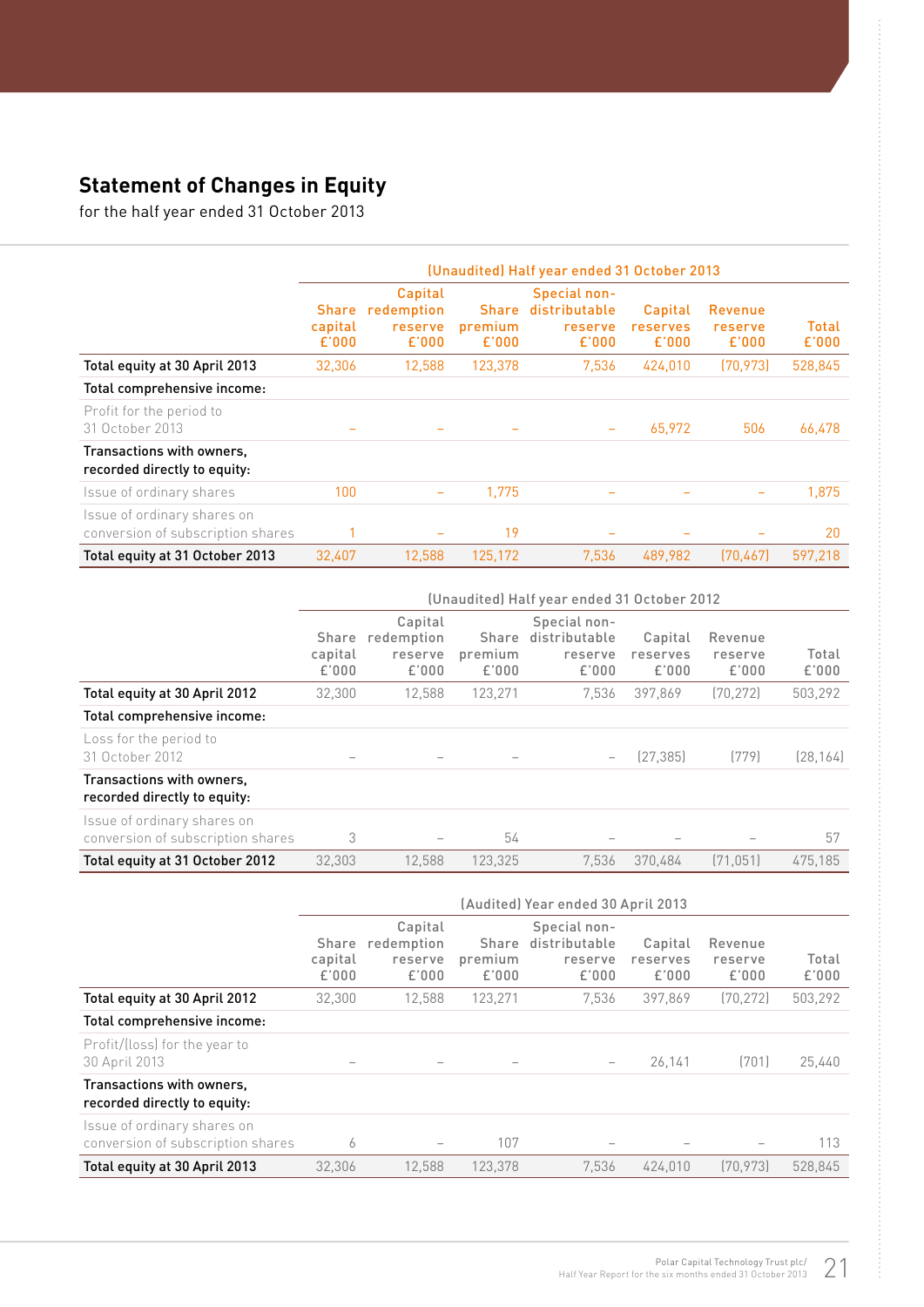## **Cash Flow Statement**

for the half year ended 31 October 2013

|                                                                      | <i>(Unaudited)</i><br>Half year ended<br>31 October 2013<br>£'000 | <i>(Unaudited)</i><br>Half year ended<br>31 October 2012<br>£'000 | [Audited]<br>Year ended<br>30 April 2013<br>£'000 |
|----------------------------------------------------------------------|-------------------------------------------------------------------|-------------------------------------------------------------------|---------------------------------------------------|
| Cash flows from operating activities                                 |                                                                   |                                                                   |                                                   |
| Profit/(loss) before finance costs and tax                           | 67,156                                                            | (27, 368)                                                         | 26,816                                            |
| Adjustment for non-cash items:                                       |                                                                   |                                                                   |                                                   |
| Foreign exchange losses/(gains)                                      | 1,129                                                             | 240                                                               | (367)                                             |
| Adjusted profit/(loss) before finance costs and tax                  | 68,285                                                            | [27, 128]                                                         | 26,449                                            |
| Adjustments for:                                                     |                                                                   |                                                                   |                                                   |
| (Increase)/decrease in investments                                   | (60, 182)                                                         | 27.192                                                            | (20, 151)                                         |
| Increase in receivables                                              | (1,052)                                                           | (598)                                                             | (5, 155)                                          |
| Increase/(decrease) in payables                                      | 9,083                                                             | (3, 278)                                                          | [296]                                             |
|                                                                      | (52, 151)                                                         | 23,316                                                            | (25,602)                                          |
| Net cash generated from/(used in)<br>operating activities before tax | 16,134                                                            | (3, 812)                                                          | 847                                               |
| Overseas tax deducted at source                                      | [493]                                                             | [448]                                                             | (760)                                             |
| Net cash generated from/(used in) operating activities               | 15,641                                                            | (4, 260)                                                          | 87                                                |
| Cash flows from financing activities                                 |                                                                   |                                                                   |                                                   |
| Issue of share capital                                               | 1,895                                                             | 57                                                                | 113                                               |
| Loans matured                                                        | (6, 171)                                                          |                                                                   | (9,845)                                           |
| Loans taken out                                                      | 11,638                                                            |                                                                   |                                                   |
| Finance costs                                                        | (333)                                                             | (359)                                                             | (697)                                             |
| Net cash generated from/(used in) financing activities               | 7,029                                                             | (302)                                                             | (10, 429)                                         |
| Net increase/(decrease) in cash and cash equivalents                 | 22,670                                                            | [4.562]                                                           | (10, 342)                                         |
| Cash and cash equivalents at the beginning of the period             | 33,271                                                            | 43,599                                                            | 43,599                                            |
| Effect of foreign exchange rate changes                              | (1, 734)                                                          | (12)                                                              | 14                                                |
| Cash and cash equivalents at the end of the period                   | 54,207                                                            | 39,025                                                            | 33,271                                            |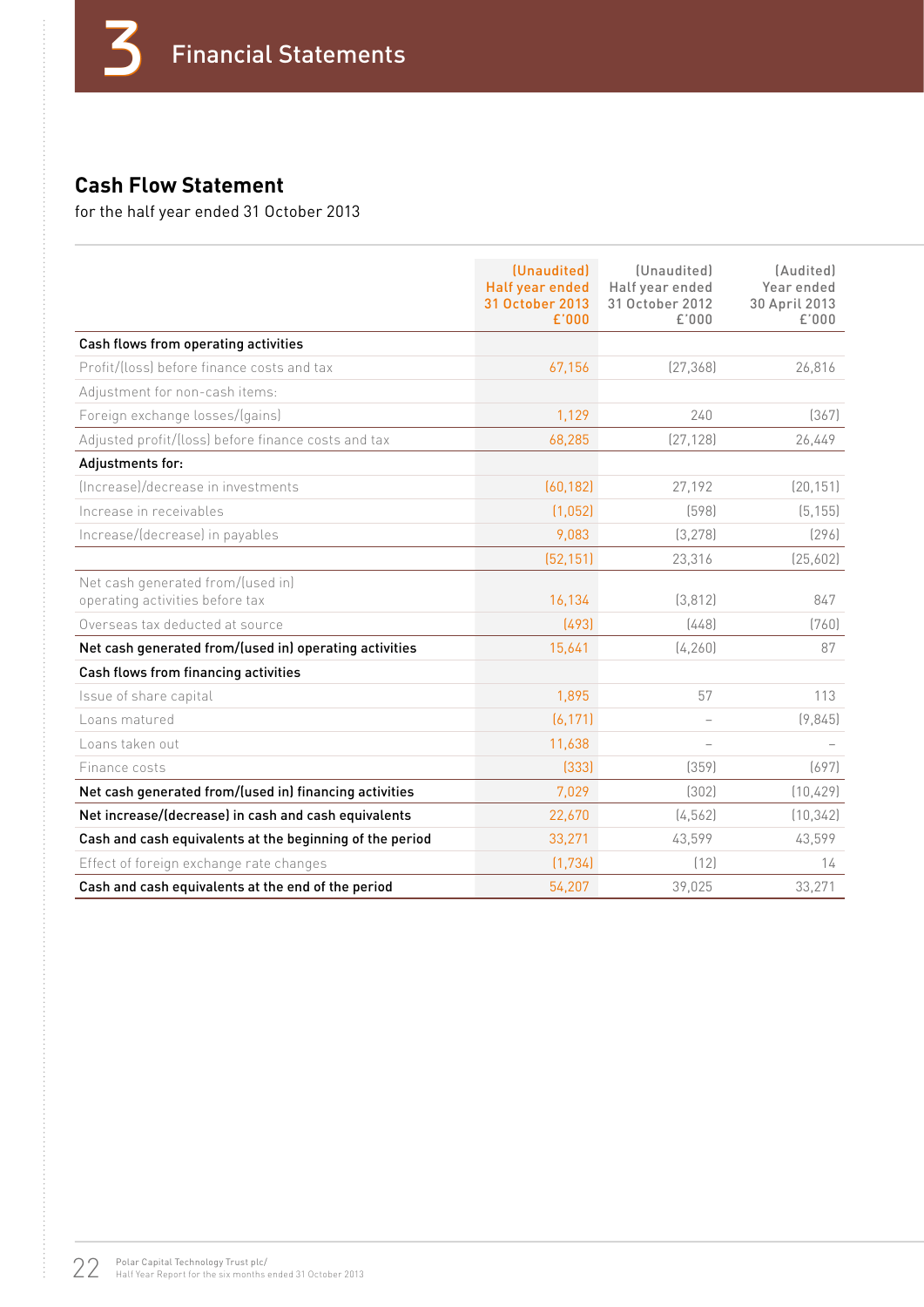#### **Notes to the Financial Statements**

#### for the six month period ended 31 October 2013

#### 1. GENERAL INFORMATION

The financial statements comprise the unaudited results for Polar Capital Technology Trust plc for the six month period to 31 October 2013.

The unaudited financial statements to 31 October 2013 have been prepared using the accounting policies used in the annual financial statements to 30 April 2013. These accounting policies are based on International Financial Reporting Standards ("IFRS"), which comprise standards and interpretations approved by the International Accounting Standards Board ("IASB") and the International Accounting Standards Committee ("IASC"), as adopted by the European Union.

The financial information in this half year report does not constitute statutory accounts as defined in section 434 of the Companies Act 2006. The financial information for the six month periods ended 31 October 2013 and 31 October 2012 have not been audited. The figures and financial information for the year ended 30 April 2013 are an extract from the latest published financial statements and do not constitute statutory accounts for that year. Full statutory accounts for the year ended 30 April 2013, prepared under IFRS, including the report of the auditors which was unqualified, did not draw attention to any matters by way of emphasis and did not contain a statement under section 498 of the Companies Act 2006, have been delivered to the Registrar of Companies.

The accounting policies have not varied from those described in the Annual Report for the year ended 30 April 2013.

The financial statements are presented in Pounds Sterling and all values are rounded to the nearest thousand pounds (£'000), except where otherwise stated.

The trading subsidiary, PCT Finance Limited was dissolved from the Companies House register on 29 October 2013. As such, there is no longer a group in existence and therefore the financial statements, including comparatives, have been presented on a Company only basis.

#### 2. INCOME

|                                                                      | (Unaudited)<br>For the half<br>year ended<br>31 October 2013<br>£'000 | (Unaudited)<br>For the half<br>year ended<br>31 October 2012<br>£'000 | (Audited)<br>For the<br>year ended<br>30 April 2013<br>£'000 |
|----------------------------------------------------------------------|-----------------------------------------------------------------------|-----------------------------------------------------------------------|--------------------------------------------------------------|
| Income from investments held at<br>fair value through profit or loss |                                                                       |                                                                       |                                                              |
| Franked dividends                                                    | 1,243                                                                 | 55                                                                    | 1,123                                                        |
| Unfranked dividends                                                  | 3,171                                                                 | 2,946                                                                 | 5,477                                                        |
|                                                                      | 4,414                                                                 | 3,001                                                                 | 6,600                                                        |
| Other operating income                                               |                                                                       |                                                                       |                                                              |
| Bank interest                                                        |                                                                       | 2                                                                     | 3                                                            |
| <b>Total income</b>                                                  | 4.415                                                                 | 3,003                                                                 | 6.603                                                        |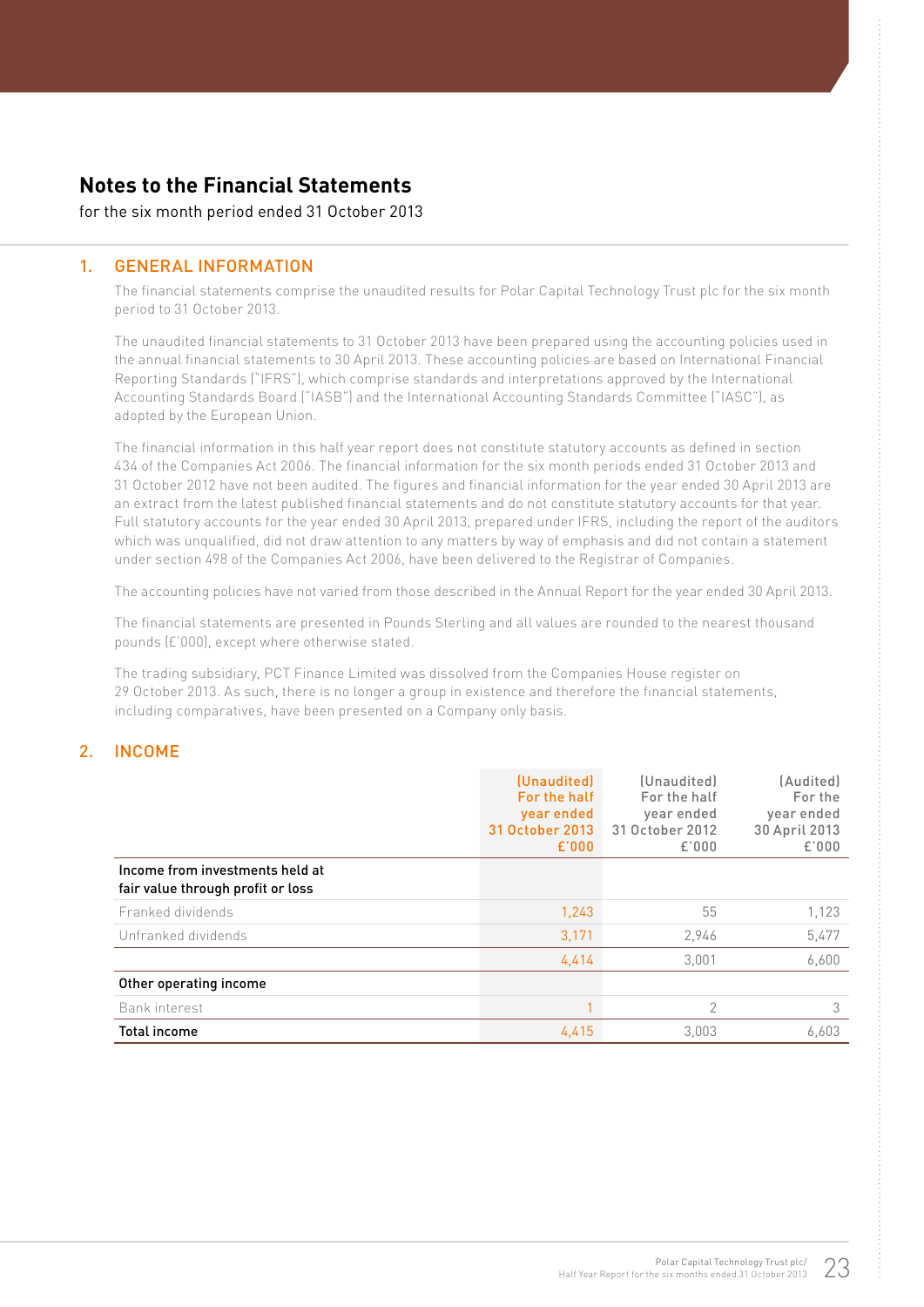#### **Notes to the Financial Statements** continued

for the six month period ended 31 October 2013

#### 3. PERFORMANCE FEE

The investment manager is entitled to a performance fee based on the level of outperformance of the Company's net asset value per share over its benchmark, the Dow Jones World Technology Total Return Index in Sterling adjusted for withholding taxes, during the relevant performance period. A fuller explanation of the performance and management fee arrangements is given in the annual report.

At 31 October 2013 a performance fee of £790,000 was accrued but the quantum of any performance fee if payable will be based on the net asset value at the year end 30 April 2014 and may differ significantly from the sum accrued in these accounts.

#### 4. EARNINGS PER ORDINARY SHARE

|                                                                 | (Unaudited)<br>For the half<br>year ended<br>31 October 2013<br>£'000 | (Unaudited)<br>For the half<br>year ended<br>31 October 2012<br>£'000 | (Audited)<br>For the<br>year ended<br>30 April 2013<br>£'000 |
|-----------------------------------------------------------------|-----------------------------------------------------------------------|-----------------------------------------------------------------------|--------------------------------------------------------------|
| Net profit/(loss) for the period:                               |                                                                       |                                                                       |                                                              |
| Revenue                                                         | 506                                                                   | (779)                                                                 | (701)                                                        |
| Capital                                                         | 65,972                                                                | [27, 385]                                                             | 26,141                                                       |
| Total                                                           | 66,478                                                                | (28, 164)                                                             | 25,440                                                       |
| Weighted average number of shares<br>in issue during the period | 128,252,247                                                           | 128,210,050                                                           | 128,215,984                                                  |
| Revenue                                                         | 0.39 <sub>p</sub>                                                     | (0.61]p                                                               | (0.55)p                                                      |
| Capital                                                         | 51.44 <sub>p</sub>                                                    | (21.36)p                                                              | 20.39p                                                       |
| Total                                                           | 51.83p                                                                | (21.97)p                                                              | 19.84p                                                       |

The Company has in issue 24,770,357 subscription shares which are convertible into ordinary shares.

Further details of the conversion price are given in note 5.

There was no dilution of the return per ordinary share in respect of the conversion rights attaching to the subscription shares.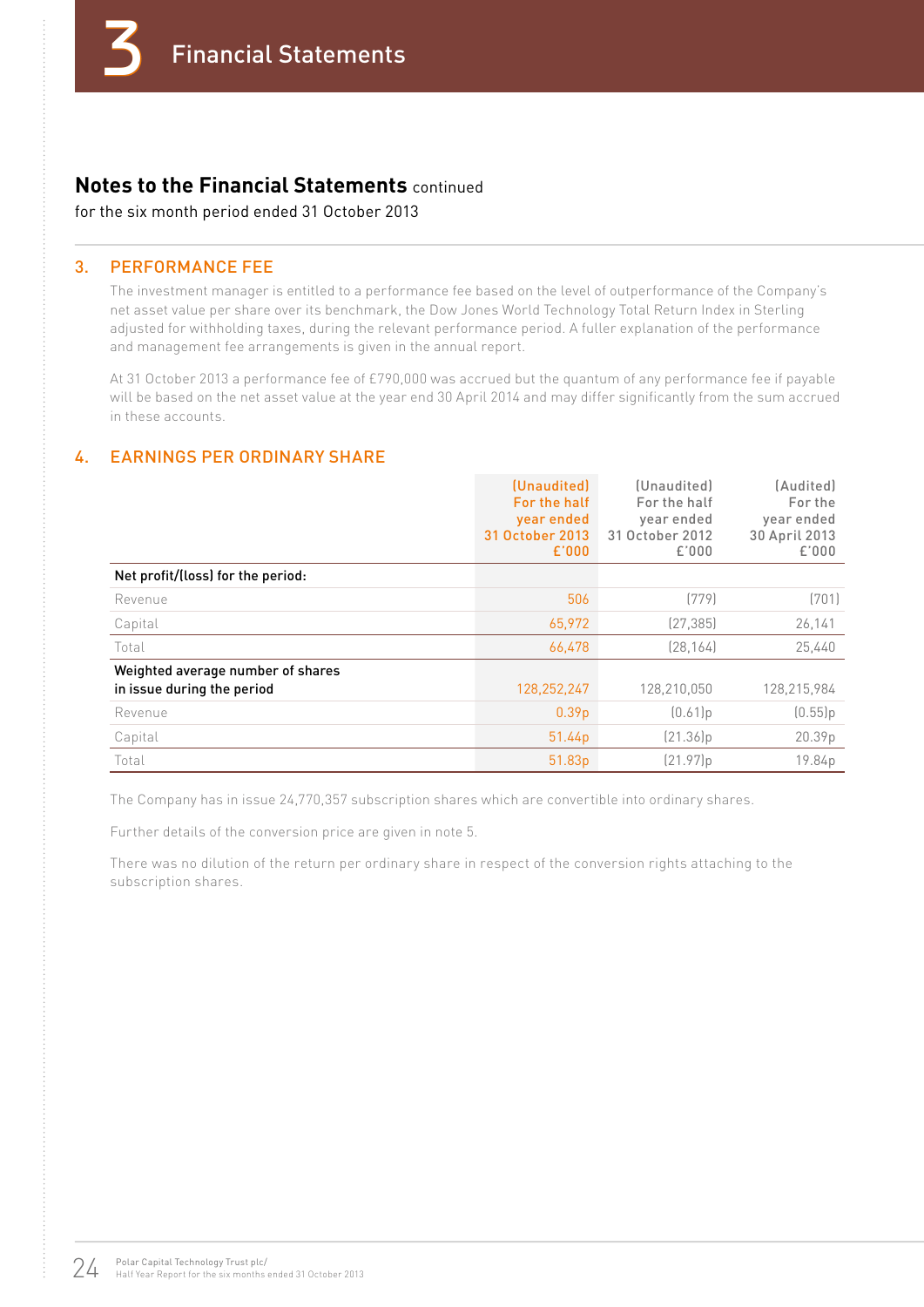#### 5. SHARE CAPITAL

|                                                                                                                | (Unaudited)<br>31 October 2013<br>£'000 | (Unaudited)<br>31 October 2012<br>£'000 | (Audited)<br>30 April 2013<br>£'000 |
|----------------------------------------------------------------------------------------------------------------|-----------------------------------------|-----------------------------------------|-------------------------------------|
| Allotted, Called up and Fully paid:                                                                            |                                         |                                         |                                     |
| Ordinary shares of 25p each                                                                                    |                                         |                                         |                                     |
| Opening balance of 128,231,742 (31 October 2012 and<br>30 April 2013: 128,208,023)                             | 32,058                                  | 32,052                                  | 32,052                              |
| Issue of 400,000 (31 October 2012 and 30 April 2013: nil)<br>ordinary shares                                   | 100                                     |                                         |                                     |
| Conversion of 4,103 (31 October 2012: 11,897; 30 April<br>2013: 23,719) subscription shares to ordinary shares |                                         | 3                                       | 6                                   |
| Closing balance of 128,635,845 (31 October 2012:<br>128,219,920; 30 April 2013: 128,231,742) ordinary shares   | 32,159                                  | 32,055                                  | 32,058                              |
| Subscription shares of 1p each:                                                                                |                                         |                                         |                                     |
| Opening balance of 24,774,460 (31 October 2012 and<br>30 April 2013: 24,798,179)                               | 248                                     | 248                                     | 248                                 |
| Conversion of 4,103 (31 October 2012: 11,897; 30 April 2013:<br>23,719) subscription shares to ordinary shares |                                         |                                         |                                     |
| Closing balance of 24,770,357 (31 October 2012:<br>24,786,282; 30 April 2013: 24,774,460) subscription shares  | 248                                     | 248                                     | 248                                 |
| Total share capital                                                                                            | 32,407                                  | 32,303                                  | 32,306                              |

The subscription shares were issued as a bonus issue to the ordinary shareholders on 14 February 2011, on the basis of one subscription share for every five ordinary shares. Each subscription share confers the right (but not the obligation) to subscribe for one ordinary share on the last business day of each month between and including 31 March 2011 and 31 March 2014, when the rights under the subscription shares will lapse.

The conversion price is 478 pence per ordinary share.

#### 6. NET ASSET VALUE PER ORDINARY SHARE

|                                                          | (Unaudited)         | (Unaudited)<br>31 October 2013 31 October 2012 | (Audited)<br>30 April 2013 |
|----------------------------------------------------------|---------------------|------------------------------------------------|----------------------------|
| Undiluted:                                               |                     |                                                |                            |
| Net assets attributable to ordinary shareholders (£'000) | 597.218             | 475.185                                        | 528.845                    |
| Ordinary shares in issue at end of period                | 128,635,845         | 128.219.920                                    | 128,231,742                |
| Net asset value per ordinary share                       | 464.27 <sub>p</sub> | 370.60p                                        | 412.41p                    |

There is no dilutive effect on the net asset value per ordinary share in respect of the conversion rights attaching to the subscription shares as the conversion price is higher than the NAV of the Company at each period end.

#### 7. DIVIDEND

In accordance with stated policy, no interim dividend has been declared for the period (31 October 2012 and 30 April 2013: nil).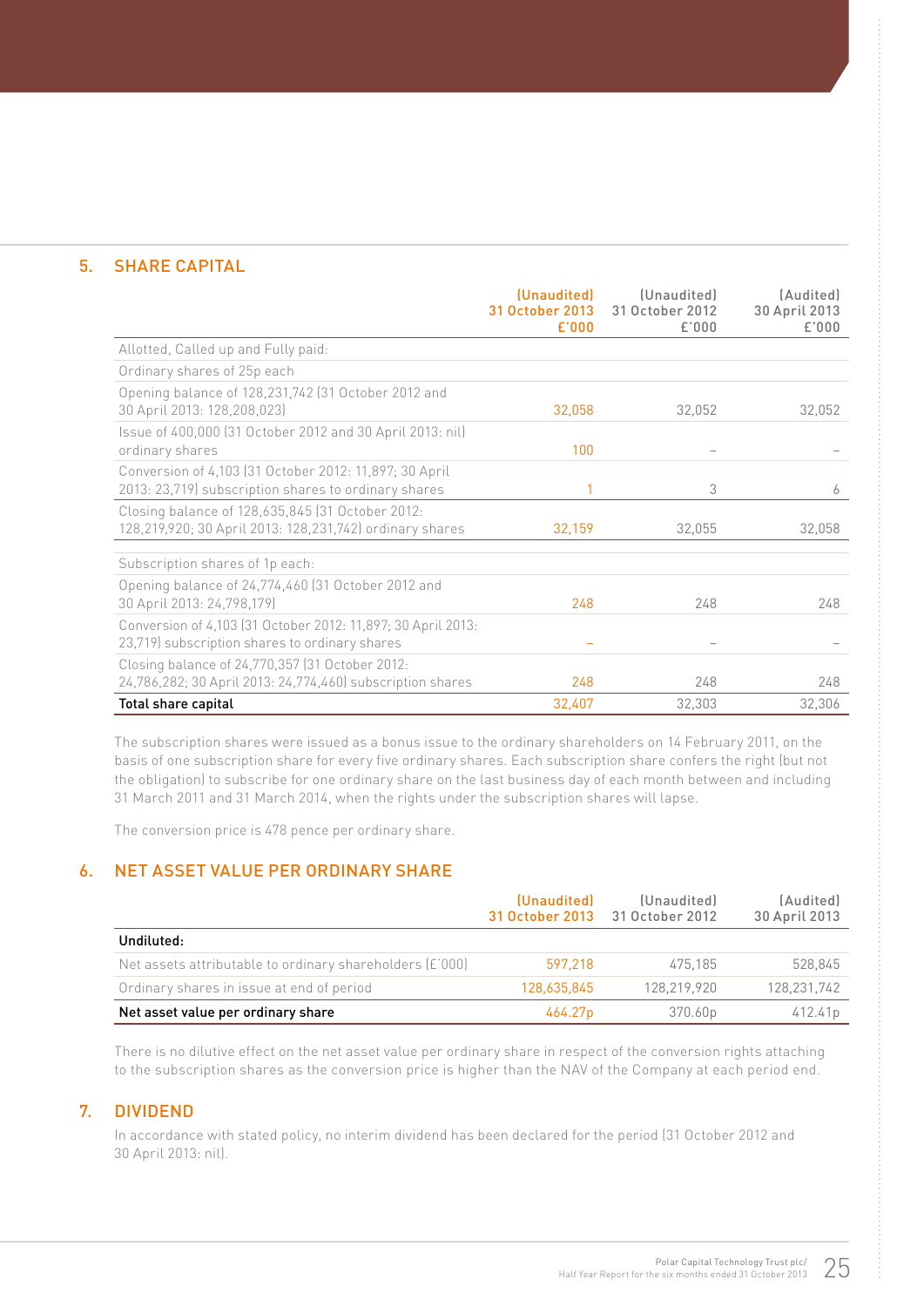#### **Shareholder information**

#### Share Price and Net Asset Value

The Company's Net Asset Value (NAV) is released daily, on the next working day, following the calculation date, to the London Stock Exchange. The mid-market price of the ordinary shares is published daily in the Financial Times in the Companies and Markets section under the heading 'Investment Companies'.

Share price information is also available from The London Stock Exchange Website www.londonstockexchange.co.uk (PCT), Bloomberg (PCT.LN), Datastream (PCT), Lipper (71000395) and Reuters (PCT.L).

The SEDOL code for the ordinary shares is 0422002 and the ISIN is GB004220025.

The SEDOL code for the subscription shares is B615W32 and the ISIN is GB00B615W327.

#### Portfolio Details

Portfolio information is provided to the AIC (www.theAIC.co.uk) and information is provided in the monthly fact sheets published by the investment manager.

A full portfolio listing is published in the Annual and Half Year Reports and released as part of the Interim Management Statements released to the London Stock Exchange.

#### **Subscription Shares**

Polar Capital Technology Trust plc issued, as a bonus issue, free of cost, subscription shares on 14 February 2011 to its qualifying shareholders.

Subscription shares offer the right to subscribe for ordinary shares of the Company at pre-determined dates at predetermined prices and can be bought and sold independently of the ordinary shares on the London Stock Exchange. The subscription price is 478p per ordinary share.

There are subscription share conversion dates on the last working days of December 2013, January 2014 and February 2014. The last date for conversion is the last business day of March 2014 after which, the right to convert subscription shares will lapse.

Subscription shares are qualifying investments for the stocks and shares component of an ISA, and are eligible for inclusion in a UK SIPP.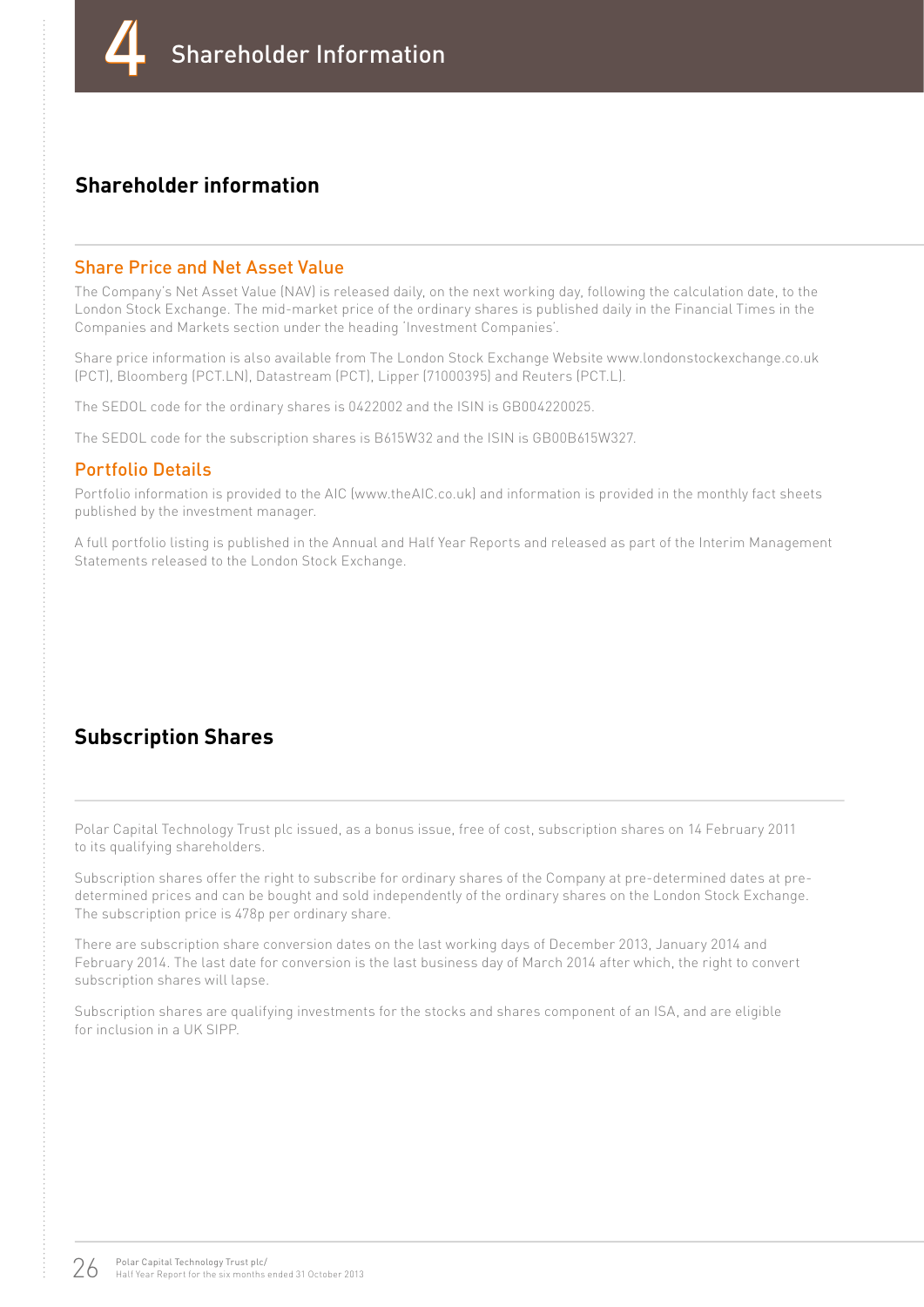#### **Warnings to Shareholders**

#### Investing

The Ordinary and Subscription Shares of the Company are listed and traded on the London Stock Exchange.

Investors should be aware that the value of the Company's shares may reflect the greater relative volatility of technology shares. Technology shares are subject to the risks of developing technologies, competitive pressures and other factors including the acceptance by business and consumers of new technologies. Many companies in the technology sector are smaller companies and are therefore also subject to the risks attendant on investing in smaller capitalisation businesses.

Polar Capital Technology Trust plc is an investment trust and as such its ordinary and subscription shares are excluded from the FCA's restrictions which apply to non-mainstream investment products. The Company conducts its affairs and intends to do so for the foreseeable future so that the exclusion continues to apply.

#### Boiler Room Scams

We have become aware that shareholders of the Polar Capital Technology Trust plc have received unsolicited phone calls or correspondence concerning investment matters. These are typically from overseas based 'brokers' who target UK shareholders, offering to sell them what often turn out to be worthless or high risk shares in US or UK investments or offering to act on the shareholder's behalf on the payment of a retainer or similar in a spurious corporate event. These operations are commonly known as 'boiler rooms'.

It is not just the novice investor that has been duped in this way; many of the victims had been successfully investing for several years. Shareholders are advised to be very wary of any unsolicited advice, offers to buy shares at a discount or offers of free company reports.

If you receive any unsolicited investment advice:

- Make sure you get the correct name of the person and organisation
- Check that they are properly authorised by the FCA before getting involved by visiting http://www.fca.org.uk/register/
- Report the matter to the FCA either by calling 0845 606 1234 or http://www.fca.org.uk/consumers/scams
- If the calls persist, hang up

If you deal with an unauthorised firm, you will not be eligible to receive payment under the Financial Services Compensation Scheme.

Details of any share dealing facilities that the company endorses will be included in company mailings.

#### Forward Looking Statements

Certain statements included in this Half Year Report contain forward-looking information concerning the Company's strategy, operations, financial performance or condition, outlook, growth opportunities or circumstances in the countries, sectors or markets in which the Company operates. By their nature, forward-looking statements involve uncertainty because they depend on future circumstances, and relate to events, not all of which are within the Company's control or can be predicted by the Company. Although the Company believes that the expectations reflected in such forward-looking statements are reasonable, no assurance can be given that such expectations will prove to have been correct. Actual results could differ materially from those set out in the forward looking statements. For a detailed analysis of the factors that may affect our business, financial performance or results of operations, we urge you to look at the principal risks and uncertainties included in the Business Review in the latest Annual Report and Financial Statements. No part of these results constitutes, or shall be taken to constitute, an invitation or inducement to invest in Polar Capital Technology Trust plc or any other entity, and must not be relied upon in any way in connection with any investment decision. The Company undertakes no obligation to update any forward-looking statements.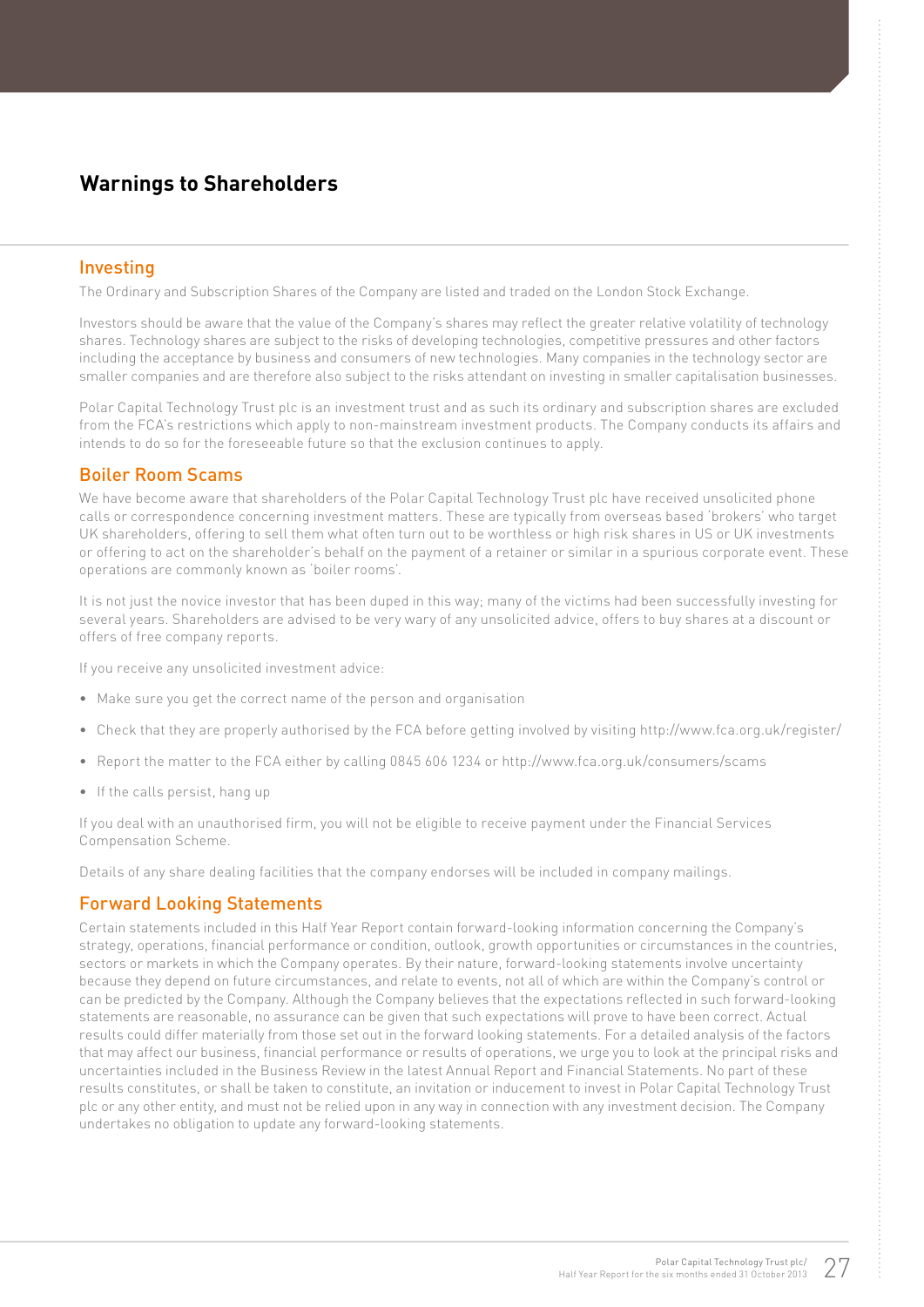

### **Profile**

Polar Capital Technology Trust plc was launched on 16 December 1996 under the name Henderson Technology Trust plc, with the issue of ordinary shares plus one warrant attached to every five shares. The original subscription price for each share was £1. On 30 September 2005 the warrants reached their final exercise date and were converted into ordinary shares of the Company.

In 2010, the shareholders voted to continue the life of the Company and they will have in 2015 and every five years thereafter the right to approve, or otherwise, the continued existence of the Company.

On 14 February 2011 Subscription Shares were issued free of cost to qualifying shareholders on the basis of one Subscription Share for every five ordinary shares.

#### Investment Policy

The full text of the investment policy is set out in the Annual Report.

#### **Objective**

The investment objective is to maximise long term capital growth through investing in a diversified portfolio of technology companies around the world.

#### Benchmark

The Company has a benchmark of the Dow Jones World Technology Index total return in sterling adjusted for withholding taxes against which NAV performance is measured for the purpose of assessing performance fees.

#### Rationale

Over the last two decades the technology industry has been one of the most vibrant, dynamic and rapidly growing segments of the global economy. Technology companies offer the potential for substantially faster earnings growth than the broad market, reflecting the long term secular uptrend in technology spending.

#### Investment Approach

Stocks are selected for their potential for shareholder returns, not on the basis of technology for its own sake. The investment manager believes in rigorous fundamental analysis and focus on:

- management quality;
- the identification of new growth markets;
- the globalisation of major technology trends; and
- exploiting international valuation anomalies and sector volatility.

#### Management

Polar Capital LLP is the appointed investment manager and Mr Ben Rogoff, the appointed fund manager, has been responsible for the Company's portfolio since 1 May 2006. He is supported by a team of technology specialists.

#### Fees

The Company pays both a basic management fee as well as a capped performance fee if performance is above a predetermined level. Further details are given in the Annual Report.

Information on the Company can be accessed at: www.polarcapitaltechnologytrust.co.uk and further shareholder information is given in the latest Annual Report.

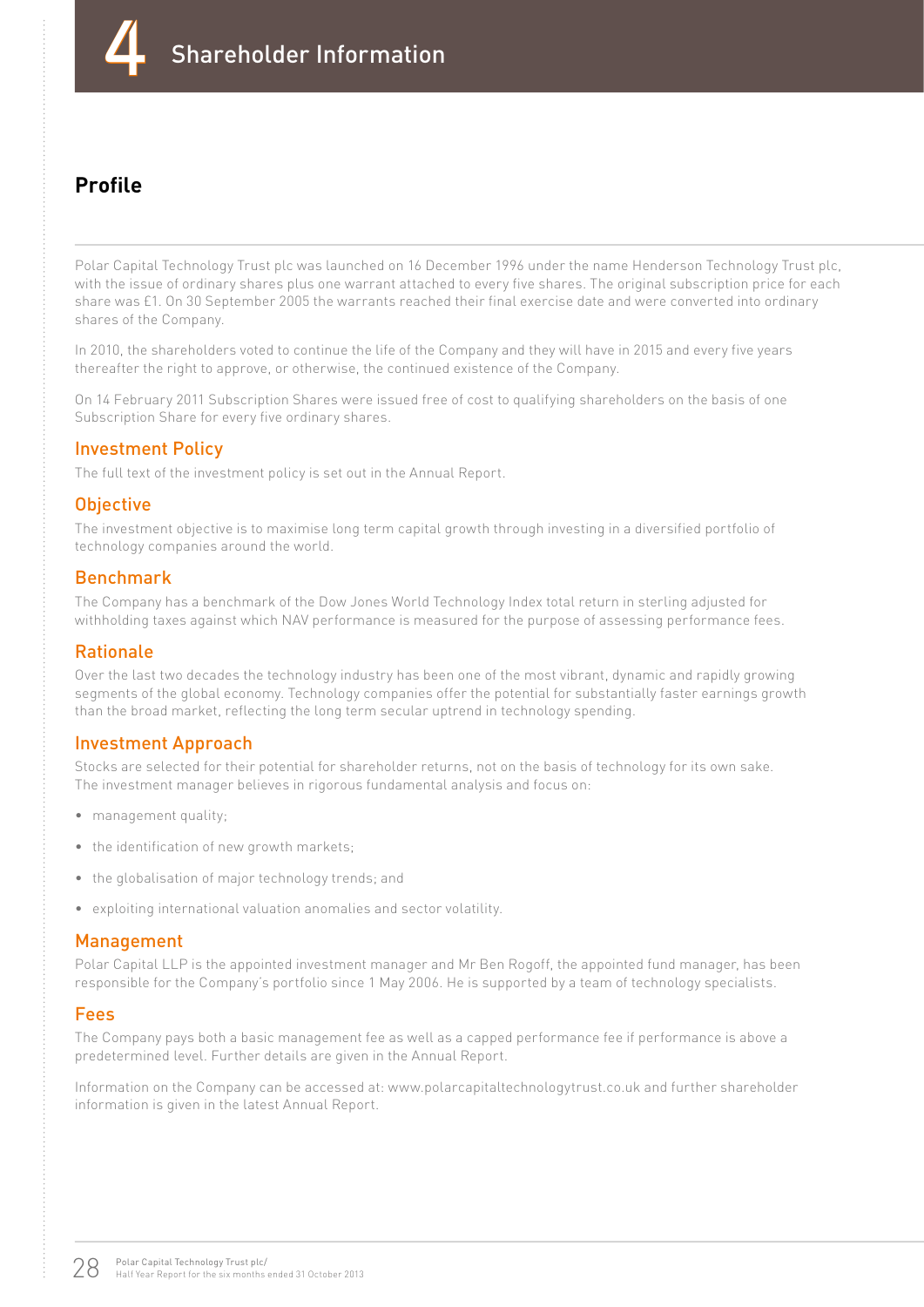#### **Contacts**

#### **Directors**

Michael Moule (Chairman) Brian Ashford-Russell Sarah Bates David Gamble Peter Hames Rupert Montagu

#### Investment Manager

Polar Capital LLP Authorised and regulated by the Financial Conduct Authority

#### Fund Manager

Ben Rogoff

#### **Secretary**

Polar Capital Secretarial Services Limited represented by Neil Taylor FCIS

#### Registered Office

4 Matthew Parker Street London SW1H 9NP 020 7227 2700

#### Statutory Auditors

PricewaterhouseCoopers LLP Erskine House 68–73 Queen Street Edinburgh EH2 4NH

#### **Solicitors**

Herbert Smith Freehills LLP Exchange House Primrose Street London EC2A 2HS

#### **Stockbrokers**

Cenkos Securities plc 6.7.8. Tokenhouse Yard London EC2R 7AS

#### Bankers and custodian

JPMorgan Chase Bank NA 125 London Wall London EC2Y 5AJ

#### Registered Number

Registered in England and Wales No. 3224867

#### Company Website

www.polarcapitaltechnologytrust.co.uk The Company maintains a website which provides a wide range of information on the Company, monthly fact sheets, and copies of announcements and other useful details and further links to information sources.

Information on the Company can be obtained from various different sources including www.theaic.co.uk, and www.ft.com/markets

#### Registrar

Shareholders who have their shares registered in their own name, not through a Share Savings Scheme or ISA, can contact the registrars with any queries on their holding. Post, telephone and Internet contact details are given below.

In correspondence you should refer to Polar Capital Technology Trust plc, stating clearly the registered name and address and, if available, the full account number.

Equiniti Limited Aspect House Spencer Road Lancing West Sussex BN99 6DA

Shareholder helpline: 0800 876 6889

www.shareview.co.uk